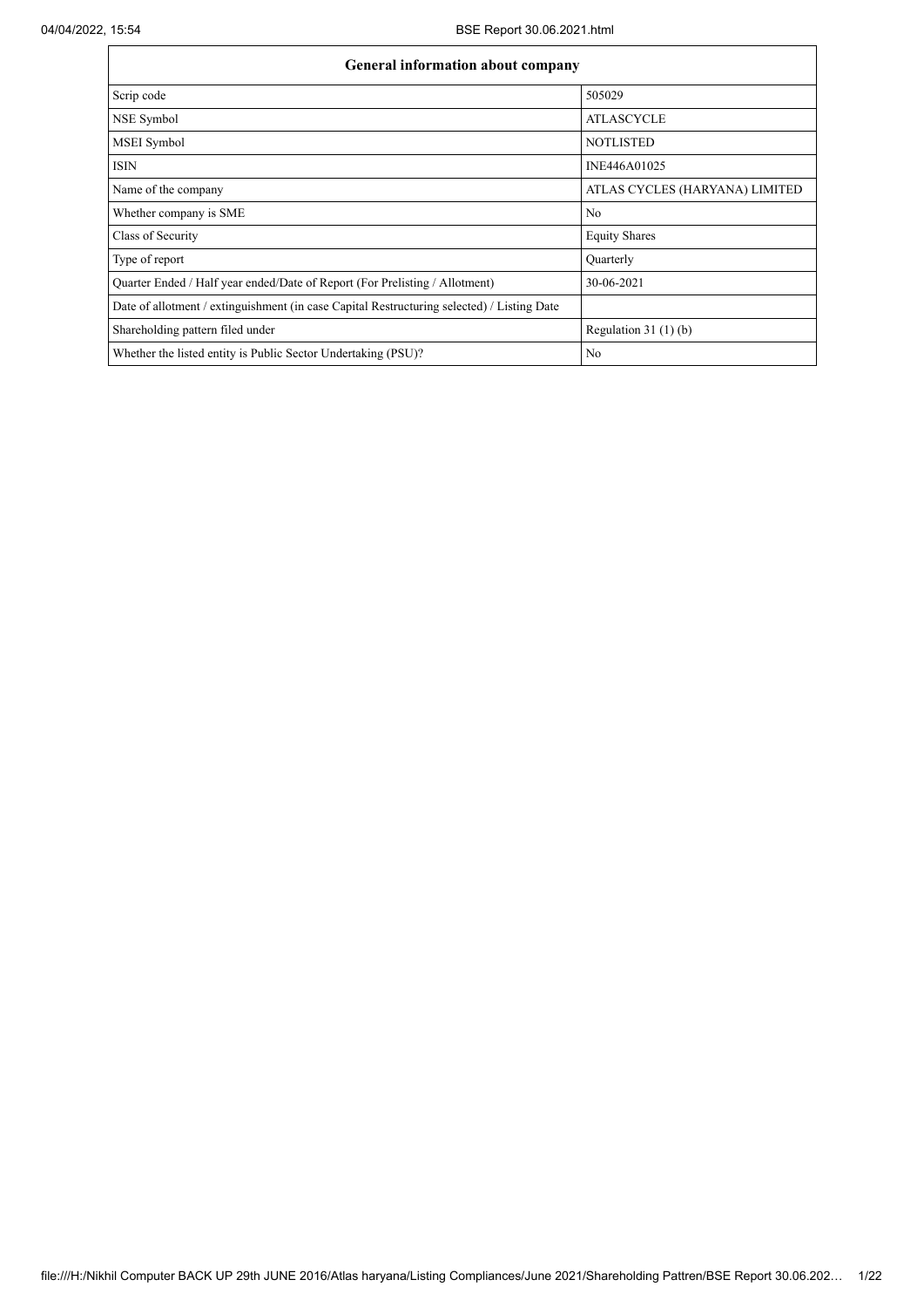÷

| <b>Declaration</b> |                                                                                           |                |                                |                       |                             |  |  |  |  |  |  |  |
|--------------------|-------------------------------------------------------------------------------------------|----------------|--------------------------------|-----------------------|-----------------------------|--|--|--|--|--|--|--|
| Sr.<br>No.         | Particular                                                                                | Yes/No         | Promoter and<br>Promoter Group | Public<br>shareholder | Non Promoter-<br>Non Public |  |  |  |  |  |  |  |
| $\mathbf{1}$       | Whether the Listed Entity has issued any partly paid up shares?                           | No.            | N <sub>0</sub>                 | N <sub>0</sub>        | N <sub>0</sub>              |  |  |  |  |  |  |  |
| $\overline{2}$     | Whether the Listed Entity has issued any Convertible Securities<br>9                      | N <sub>o</sub> | No                             | No                    | N <sub>o</sub>              |  |  |  |  |  |  |  |
| $\overline{3}$     | Whether the Listed Entity has issued any Warrants?                                        | N <sub>0</sub> | No                             | No                    | N <sub>0</sub>              |  |  |  |  |  |  |  |
| $\overline{4}$     | Whether the Listed Entity has any shares against which<br>depository receipts are issued? | N <sub>o</sub> | No                             | No                    | N <sub>o</sub>              |  |  |  |  |  |  |  |
| 5                  | Whether the Listed Entity has any shares in locked-in?                                    | N <sub>0</sub> | No                             | N <sub>0</sub>        | N <sub>0</sub>              |  |  |  |  |  |  |  |
| 6                  | Whether any shares held by promoters are pledge or otherwise<br>encumbered?               | No             | N <sub>o</sub>                 |                       |                             |  |  |  |  |  |  |  |
| $\overline{7}$     | Whether company has equity shares with differential voting<br>rights?                     | No.            | No                             | No                    | N <sub>o</sub>              |  |  |  |  |  |  |  |
| 8                  | Whether the listed entity has any significant beneficial owner?                           | No             |                                |                       |                             |  |  |  |  |  |  |  |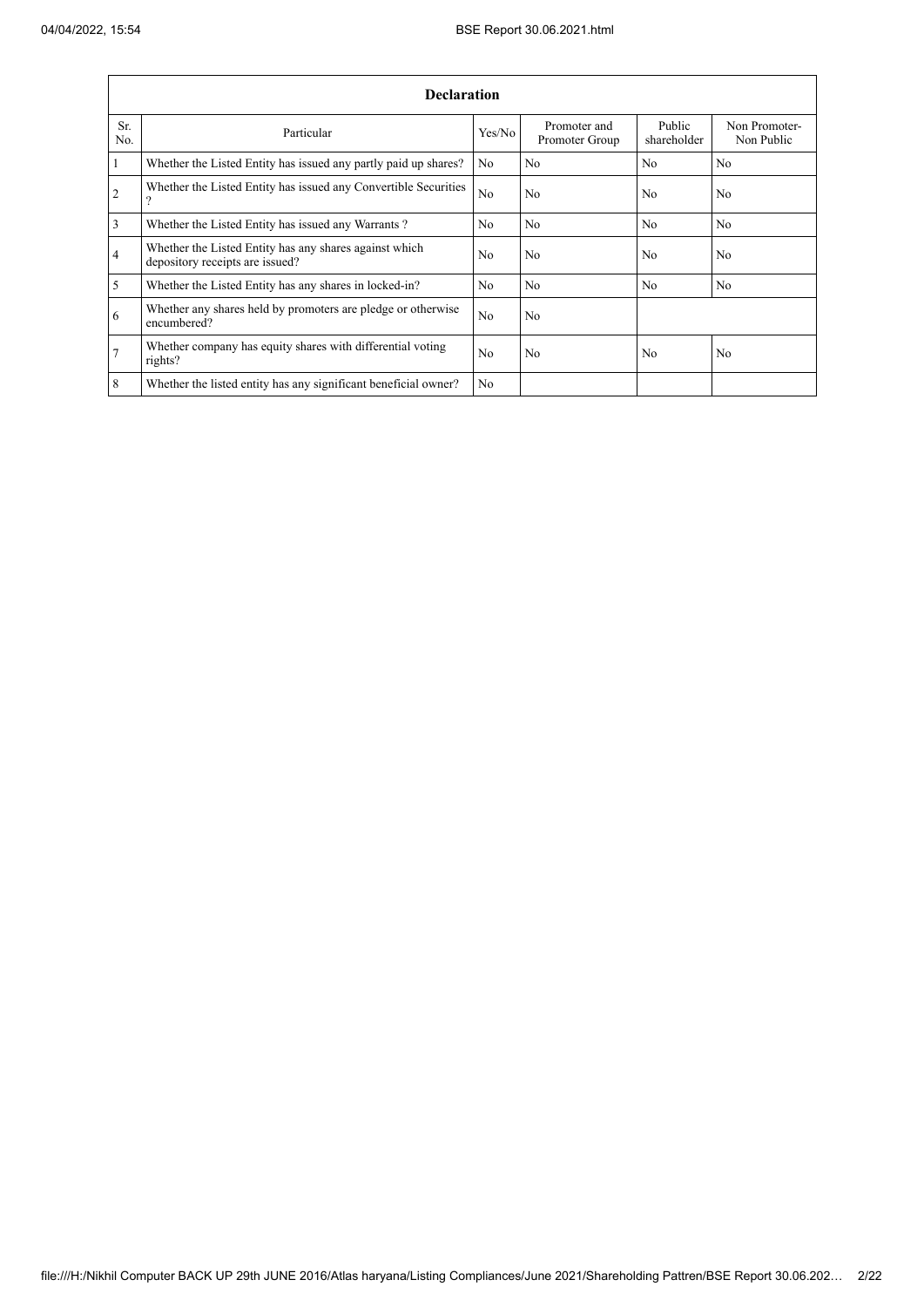$\Gamma$ 

|                   |                                           |              |                       |                      |                          |                                      | Table I - Summary Statement holding of specified securities |                |                                                                  |                           |                     |  |
|-------------------|-------------------------------------------|--------------|-----------------------|----------------------|--------------------------|--------------------------------------|-------------------------------------------------------------|----------------|------------------------------------------------------------------|---------------------------|---------------------|--|
|                   | Category                                  | Nos. Of      | No. of<br>fully paid  | No. Of<br>Partly     | No. Of<br>shares         | Total nos.<br>shares<br>$held$ (VII) | Shareholding as a<br>% of total no. of                      |                | Number of Voting Rights held in each<br>class of securities (IX) |                           |                     |  |
| Category<br>$($ I | of<br>shareholder                         | shareholders | up equity             | paid-up<br>equity    | underlying<br>Depository |                                      | shares (calculated<br>as per SCRR, 1957)                    |                |                                                                  | No of Voting (XIV) Rights | Total as a          |  |
|                   | (II)                                      | (III)        | shares<br>held $(IV)$ | shares<br>held $(V)$ | Receipts<br>(VI)         | $= (IV) +$<br>$(V)$ + $(VI)$         | (VIII) As a % of<br>$(A+B+C2)$                              | Class<br>eg: X | Class<br>eg:y                                                    | Total                     | $%$ of<br>$(A+B+C)$ |  |
| (A)               | Promoter<br>&<br>Promoter<br>Group        | 33           | 2739500               |                      |                          | 2739500                              | 42.12                                                       | 2739500        |                                                                  | 2739500                   | 42.12               |  |
| (B)               | Public                                    | 10936        | 3764338               |                      |                          | 3764338                              | 57.88                                                       | 3764338        |                                                                  | 3764338                   | 57.88               |  |
| (C)               | Non<br>Promoter-<br>Non Public            |              |                       |                      |                          |                                      |                                                             |                |                                                                  |                           |                     |  |
| (C1)              | <b>Shares</b><br>underlying<br><b>DRs</b> |              |                       |                      |                          |                                      |                                                             |                |                                                                  |                           |                     |  |
| (C2)              | Shares held<br>by<br>Employee<br>Trusts   |              |                       |                      |                          |                                      |                                                             |                |                                                                  |                           |                     |  |
|                   | Total                                     | 10969        | 6503838               |                      |                          | 6503838                              | 100                                                         | 6503838        |                                                                  | 6503838                   | 100                 |  |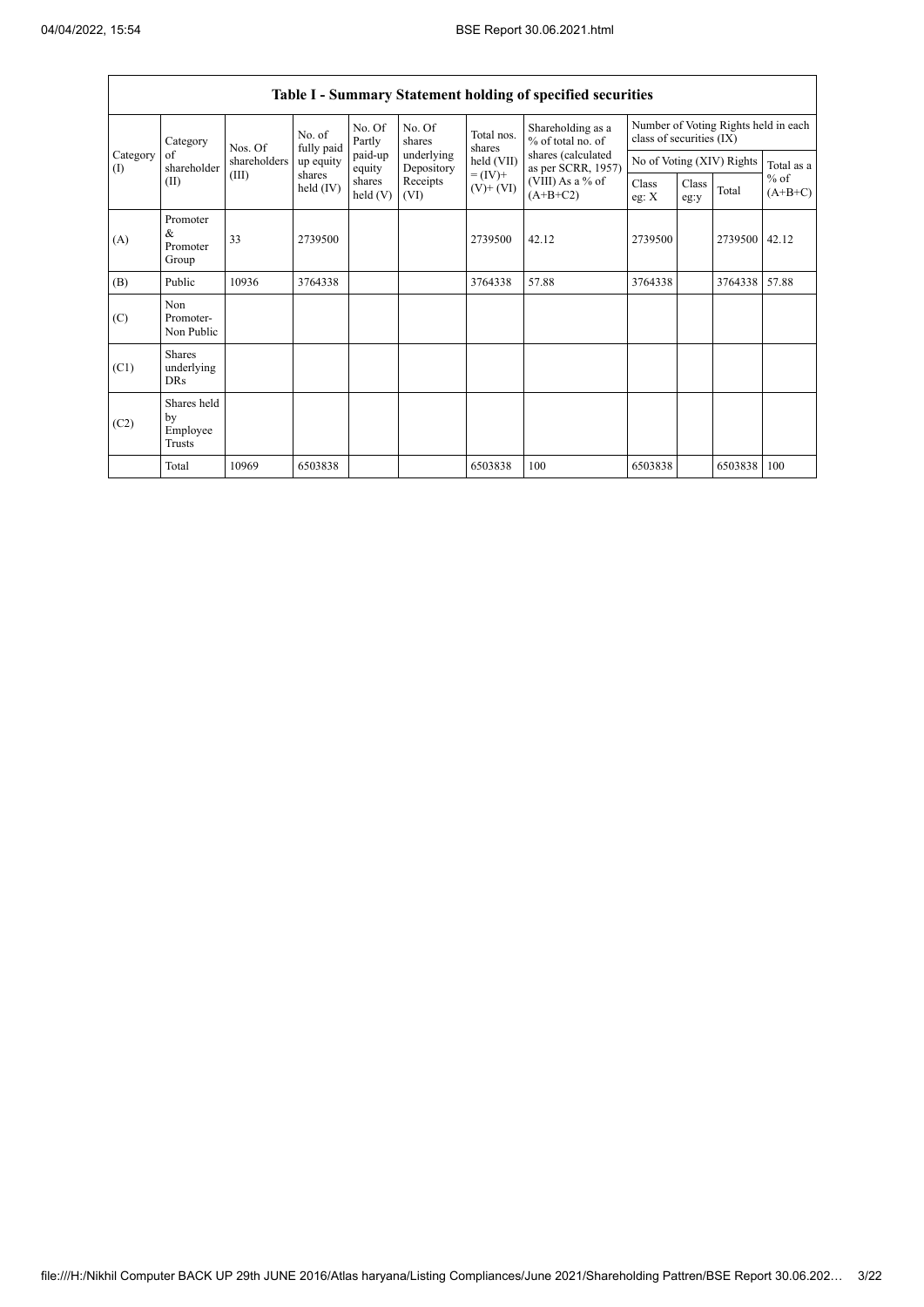|                 |                                                |                                                                |                                       |                                                                                                                  | Table I - Summary Statement holding of specified securities                                |                                        |                                                  |                                                                               |                                                         |                                       |
|-----------------|------------------------------------------------|----------------------------------------------------------------|---------------------------------------|------------------------------------------------------------------------------------------------------------------|--------------------------------------------------------------------------------------------|----------------------------------------|--------------------------------------------------|-------------------------------------------------------------------------------|---------------------------------------------------------|---------------------------------------|
| Category<br>(I) | Category<br>of<br>shareholder<br>(II)          | No. Of<br>Shares<br>Underlying<br>Outstanding                  | No. of<br><b>Shares</b><br>Underlying | No. Of Shares<br>Underlying<br>Outstanding<br>convertible<br>securities and<br>No. Of<br>Warrants $(X_i)$<br>(a) | Shareholding, as a %<br>assuming full<br>conversion of<br>convertible securities (         | Number of<br>Locked in<br>shares (XII) |                                                  | Number of<br><b>Shares</b><br>pledged or<br>otherwise<br>encumbered<br>(XIII) |                                                         | Number of<br>equity shares<br>held in |
|                 |                                                | convertible<br><b>Warrants</b><br>securities<br>$(X_i)$<br>(X) | Outstanding                           |                                                                                                                  | as a percentage of<br>diluted share capital)<br>$(XI) = (VII)+(X) As a %$<br>of $(A+B+C2)$ | No.<br>(a)                             | As a<br>$%$ of<br>total<br>Shares<br>held<br>(b) | N <sub>0</sub><br>(a)                                                         | As a<br>$%$ of<br>total<br><b>Shares</b><br>held<br>(b) | dematerialized<br>form $(XIV)$        |
| (A)             | Promoter<br>$\&$<br>Promoter<br>Group          |                                                                |                                       |                                                                                                                  | 42.12                                                                                      |                                        |                                                  |                                                                               |                                                         | 2702448                               |
| (B)             | Public                                         |                                                                |                                       |                                                                                                                  | 57.88                                                                                      |                                        |                                                  |                                                                               |                                                         | 3513526                               |
| (C)             | Non<br>Promoter-<br>Non Public                 |                                                                |                                       |                                                                                                                  |                                                                                            |                                        |                                                  |                                                                               |                                                         |                                       |
| (C1)            | <b>Shares</b><br>underlying<br><b>DRs</b>      |                                                                |                                       |                                                                                                                  |                                                                                            |                                        |                                                  |                                                                               |                                                         |                                       |
| (C2)            | Shares held<br>by<br>Employee<br><b>Trusts</b> |                                                                |                                       |                                                                                                                  |                                                                                            |                                        |                                                  |                                                                               |                                                         |                                       |
|                 | Total                                          |                                                                |                                       |                                                                                                                  | 100                                                                                        |                                        |                                                  |                                                                               |                                                         | 6215974                               |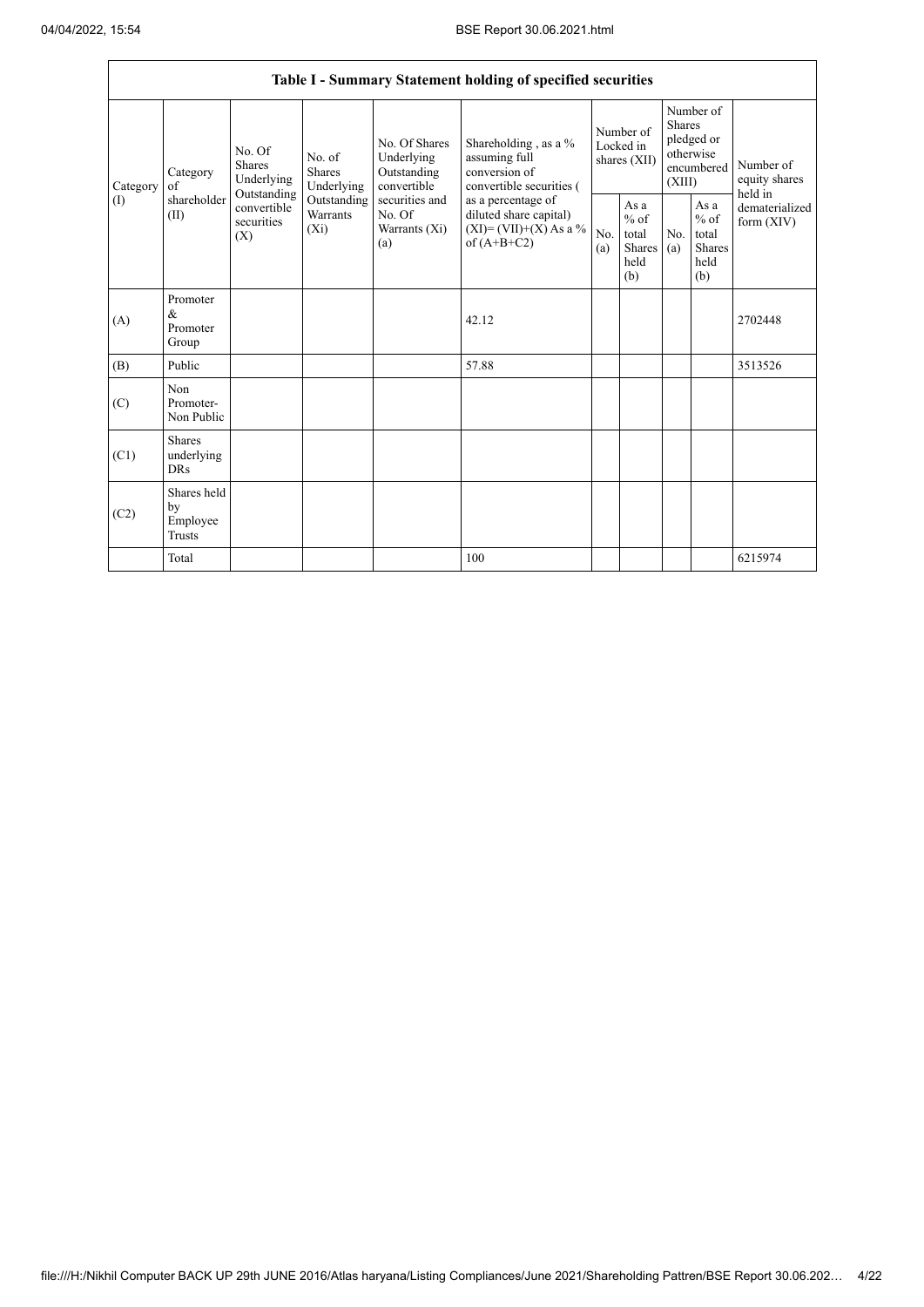|                                                                                             | Table II - Statement showing shareholding pattern of the Promoter and Promoter Group                                |                         |                            |                                 |                                    |                             |                                              |                                                                  |               |               |                                 |  |
|---------------------------------------------------------------------------------------------|---------------------------------------------------------------------------------------------------------------------|-------------------------|----------------------------|---------------------------------|------------------------------------|-----------------------------|----------------------------------------------|------------------------------------------------------------------|---------------|---------------|---------------------------------|--|
|                                                                                             |                                                                                                                     |                         | No. of                     | No.<br>Of                       | No. Of                             | Total<br>nos.               | Shareholding<br>as a % of total              | Number of Voting Rights held in<br>each class of securities (IX) |               |               |                                 |  |
| Sr.                                                                                         | Category & Name<br>of the                                                                                           | Nos. Of<br>shareholders | fully<br>paid up<br>equity | Partly<br>paid-<br>up           | shares<br>underlying<br>Depository | shares<br>held<br>$(VII) =$ | no. of shares<br>(calculated as<br>per SCRR, | No of Voting (XIV) Rights                                        |               |               | Total<br>as a %                 |  |
|                                                                                             | Shareholders (I)                                                                                                    | (III)                   | shares<br>held $(IV)$      | equity<br>shares<br>held<br>(V) | Receipts<br>(VI)                   | $(IV)+$<br>$(V)$ +<br>(VI)  | 1957) (VIII)<br>As a % of<br>$(A+B+C2)$      | Class eg:<br>X                                                   | Class<br>eg:y | Total         | of<br>Total<br>Voting<br>rights |  |
| A                                                                                           | Table II - Statement showing shareholding pattern of the Promoter and Promoter Group                                |                         |                            |                                 |                                    |                             |                                              |                                                                  |               |               |                                 |  |
| (1)                                                                                         | Indian                                                                                                              |                         |                            |                                 |                                    |                             |                                              |                                                                  |               |               |                                 |  |
| (a)                                                                                         | Individuals/Hindu<br>undivided Family                                                                               | 29                      | 1551050                    |                                 |                                    | 1551050                     | 23.85                                        | 1551050                                                          |               | 1551050       | 23.85                           |  |
| (d)                                                                                         | Any Other<br>(specify)                                                                                              | 4                       | 1188450                    |                                 |                                    | 1188450                     | 18.27                                        | 1188450                                                          |               | 1188450 18.27 |                                 |  |
| Sub-Total (A)<br>(1)                                                                        |                                                                                                                     | 33                      | 2739500                    |                                 |                                    | 2739500                     | 42.12                                        | 2739500                                                          |               | 2739500 42.12 |                                 |  |
| (2)                                                                                         | Foreign                                                                                                             |                         |                            |                                 |                                    |                             |                                              |                                                                  |               |               |                                 |  |
| Total<br>Shareholding<br>of Promoter<br>and Promoter<br>Group $(A)=$<br>$(A)(1)+(A)$<br>(2) |                                                                                                                     | 33                      | 2739500                    |                                 |                                    | 2739500                     | 42.12                                        | 2739500                                                          |               | 2739500 42.12 |                                 |  |
| $\, {\bf B}$                                                                                | Table III - Statement showing shareholding pattern of the Public shareholder                                        |                         |                            |                                 |                                    |                             |                                              |                                                                  |               |               |                                 |  |
| (1)                                                                                         | Institutions                                                                                                        |                         |                            |                                 |                                    |                             |                                              |                                                                  |               |               |                                 |  |
| (f)                                                                                         | Financial<br><b>Institutions/ Banks</b>                                                                             | 2                       | 202                        |                                 |                                    | 202                         | $\boldsymbol{0}$                             | 202                                                              |               | 202           | $\boldsymbol{0}$                |  |
| Sub-Total (B)<br>(1)                                                                        |                                                                                                                     | 2                       | 202                        |                                 |                                    | 202                         | $\mathbf{0}$                                 | 202                                                              |               | 202           | $\boldsymbol{0}$                |  |
| (3)                                                                                         | Non-institutions                                                                                                    |                         |                            |                                 |                                    |                             |                                              |                                                                  |               |               |                                 |  |
| (a(i))                                                                                      | Individuals -<br>i.Individual<br>shareholders<br>holding nominal<br>share capital up to<br>Rs. 2 lakhs.             | 10743                   | 3210932                    |                                 |                                    | 3210932                     | 49.37                                        | 3210932                                                          |               | 3210932 49.37 |                                 |  |
| (a(ii))                                                                                     | Individuals - ii.<br>Individual<br>shareholders<br>holding nominal<br>share capital in<br>excess of Rs. 2<br>lakhs. | $\overline{c}$          | 122406                     |                                 |                                    | 122406                      | 1.88                                         | 122406                                                           |               | 122406        | 1.88                            |  |
| (b)                                                                                         | NBFCs registered<br>with RBI                                                                                        | $\mathbf{1}$            | 400                        |                                 |                                    | 400                         | 0.01                                         | 400                                                              |               | 400           | 0.01                            |  |
| (e)                                                                                         | Any Other<br>(specify)                                                                                              | 188                     | 430398                     |                                 |                                    | 430398                      | 6.62                                         | 430398                                                           |               | 430398        | 6.62                            |  |
| Sub-Total (B)<br>(3)                                                                        |                                                                                                                     | 10934                   | 3764136                    |                                 |                                    | 3764136                     | 57.88                                        | 3764136                                                          |               | 3764136       | 57.88                           |  |
| <b>Total Public</b><br>Shareholding<br>$(B)=(B)(1)+$<br>$(B)(2)+(B)(3)$                     |                                                                                                                     | 10936                   | 3764338                    |                                 |                                    | 3764338                     | 57.88                                        | 3764338                                                          |               | 3764338       | 57.88                           |  |
| $\mathbf C$                                                                                 | Table IV - Statement showing shareholding pattern of the Non Promoter- Non Public shareholder                       |                         |                            |                                 |                                    |                             |                                              |                                                                  |               |               |                                 |  |
| Total (<br>$A+B+C2$ )                                                                       |                                                                                                                     | 10969                   | 6503838                    |                                 |                                    | 6503838                     | 100                                          | 6503838                                                          |               | 6503838       | 100                             |  |
| Total<br>$(A+B+C)$                                                                          |                                                                                                                     | 10969                   | 6503838                    |                                 |                                    | 6503838                     | 100                                          | 6503838                                                          |               | 6503838       | 100                             |  |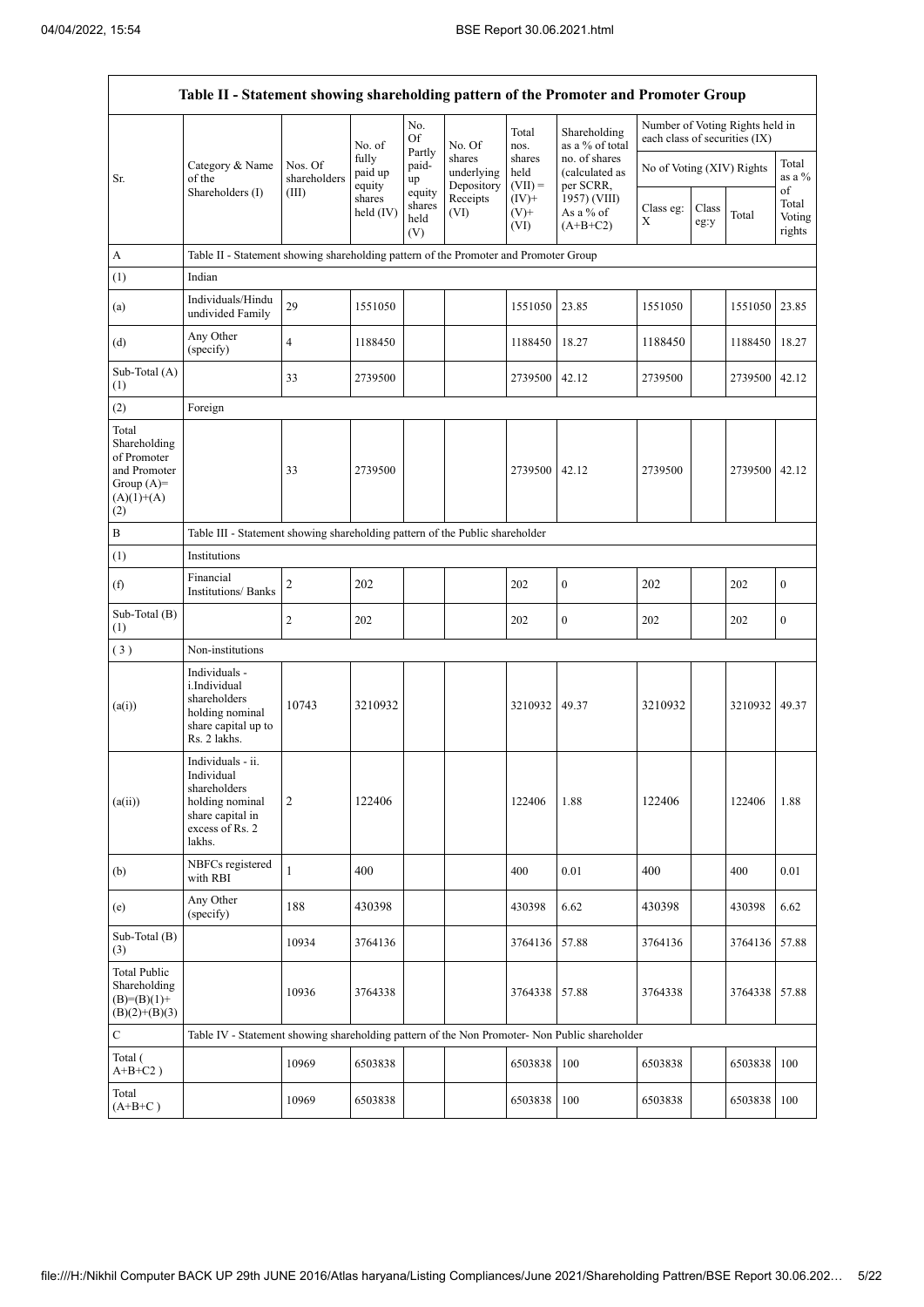÷

| Table II - Statement showing shareholding pattern of the Promoter and Promoter Group    |                                                                                                     |                         |                                                                 |                                                                                                                        |                                        |                                                         |            |                                                                  |                                           |  |  |  |
|-----------------------------------------------------------------------------------------|-----------------------------------------------------------------------------------------------------|-------------------------|-----------------------------------------------------------------|------------------------------------------------------------------------------------------------------------------------|----------------------------------------|---------------------------------------------------------|------------|------------------------------------------------------------------|-------------------------------------------|--|--|--|
|                                                                                         | No. Of<br><b>Shares</b><br>Underlying                                                               | No. of<br><b>Shares</b> | No. Of Shares<br>Underlying<br>Outstanding                      | Shareholding, as a %<br>assuming full<br>conversion of                                                                 | Number of<br>Locked in<br>shares (XII) |                                                         |            | Number of Shares<br>pledged or<br>otherwise<br>encumbered (XIII) | Number of<br>equity shares                |  |  |  |
| Sr.                                                                                     | Underlying<br>Outstanding<br>Outstanding<br>convertible<br>Warrants<br>securities<br>$(X_i)$<br>(X) |                         | convertible<br>securities and<br>No. Of<br>Warrants (Xi)<br>(a) | convertible securities (<br>as a percentage of<br>diluted share capital)<br>$(XI) = (VII)+(X) As a$<br>% of $(A+B+C2)$ | No.<br>(a)                             | As a<br>$%$ of<br>total<br><b>Shares</b><br>held<br>(b) | No.<br>(a) | As a % of total<br>Shares held<br>(b)                            | held in<br>dematerialized<br>form $(XIV)$ |  |  |  |
| $\mathbf A$                                                                             |                                                                                                     |                         |                                                                 | Table II - Statement showing shareholding pattern of the Promoter and Promoter Group                                   |                                        |                                                         |            |                                                                  |                                           |  |  |  |
| (1)                                                                                     | Indian                                                                                              |                         |                                                                 |                                                                                                                        |                                        |                                                         |            |                                                                  |                                           |  |  |  |
| (a)                                                                                     |                                                                                                     |                         |                                                                 | 23.85                                                                                                                  |                                        |                                                         |            |                                                                  | 1521174                                   |  |  |  |
| (d)                                                                                     |                                                                                                     |                         |                                                                 | 18.27                                                                                                                  |                                        |                                                         |            |                                                                  | 1181274                                   |  |  |  |
| Sub-Total (A)<br>(1)                                                                    |                                                                                                     |                         |                                                                 | 42.12                                                                                                                  |                                        |                                                         |            |                                                                  | 2702448                                   |  |  |  |
| (2)                                                                                     | Foreign                                                                                             |                         |                                                                 |                                                                                                                        |                                        |                                                         |            |                                                                  |                                           |  |  |  |
| Total<br>Shareholding<br>of Promoter<br>and Promoter<br>Group $(A)=$<br>$(A)(1)+(A)(2)$ |                                                                                                     |                         |                                                                 | 42.12                                                                                                                  |                                        |                                                         |            |                                                                  | 2702448                                   |  |  |  |
| $\, {\bf B}$                                                                            |                                                                                                     |                         |                                                                 | Table III - Statement showing shareholding pattern of the Public shareholder                                           |                                        |                                                         |            |                                                                  |                                           |  |  |  |
| (1)                                                                                     | Institutions                                                                                        |                         |                                                                 |                                                                                                                        |                                        |                                                         |            |                                                                  |                                           |  |  |  |
| (f)                                                                                     |                                                                                                     |                         |                                                                 | $\boldsymbol{0}$                                                                                                       |                                        |                                                         |            |                                                                  | 202                                       |  |  |  |
| Sub-Total (B)<br>(1)                                                                    |                                                                                                     |                         |                                                                 | $\boldsymbol{0}$                                                                                                       |                                        |                                                         |            |                                                                  | 202                                       |  |  |  |
| (3)                                                                                     | Non-institutions                                                                                    |                         |                                                                 |                                                                                                                        |                                        |                                                         |            |                                                                  |                                           |  |  |  |
| (a(i))                                                                                  |                                                                                                     |                         |                                                                 | 49.37                                                                                                                  |                                        |                                                         |            |                                                                  | 2963000                                   |  |  |  |
| (a(ii))                                                                                 |                                                                                                     |                         |                                                                 | 1.88                                                                                                                   |                                        |                                                         |            |                                                                  | 122406                                    |  |  |  |
| (b)                                                                                     |                                                                                                     |                         |                                                                 | 0.01                                                                                                                   |                                        |                                                         |            |                                                                  | 400                                       |  |  |  |
| (e)                                                                                     |                                                                                                     |                         |                                                                 | 6.62                                                                                                                   |                                        |                                                         |            |                                                                  | 427518                                    |  |  |  |
| Sub-Total (B)<br>(3)                                                                    |                                                                                                     |                         |                                                                 | 57.88                                                                                                                  |                                        |                                                         |            |                                                                  | 3513324                                   |  |  |  |
| Total Public<br>Shareholding<br>$(B)=(B)(1)+$<br>$(B)(2)+(B)(3)$                        |                                                                                                     |                         |                                                                 | 57.88                                                                                                                  |                                        |                                                         |            |                                                                  | 3513526                                   |  |  |  |
| $\mathbf C$                                                                             |                                                                                                     |                         |                                                                 | Table IV - Statement showing shareholding pattern of the Non Promoter- Non Public shareholder                          |                                        |                                                         |            |                                                                  |                                           |  |  |  |
| Total (<br>$A+B+C2$ )                                                                   |                                                                                                     |                         |                                                                 | 100                                                                                                                    |                                        |                                                         |            |                                                                  | 6215974                                   |  |  |  |
| Total<br>$(A+B+C)$                                                                      |                                                                                                     |                         |                                                                 | 100                                                                                                                    |                                        |                                                         |            |                                                                  | 6215974                                   |  |  |  |
|                                                                                         |                                                                                                     |                         |                                                                 | Disclosure of notes in case of promoter holiding in dematerialsed form is less than 100 percentage                     |                                        |                                                         |            | Textual<br>Information $(1)$                                     |                                           |  |  |  |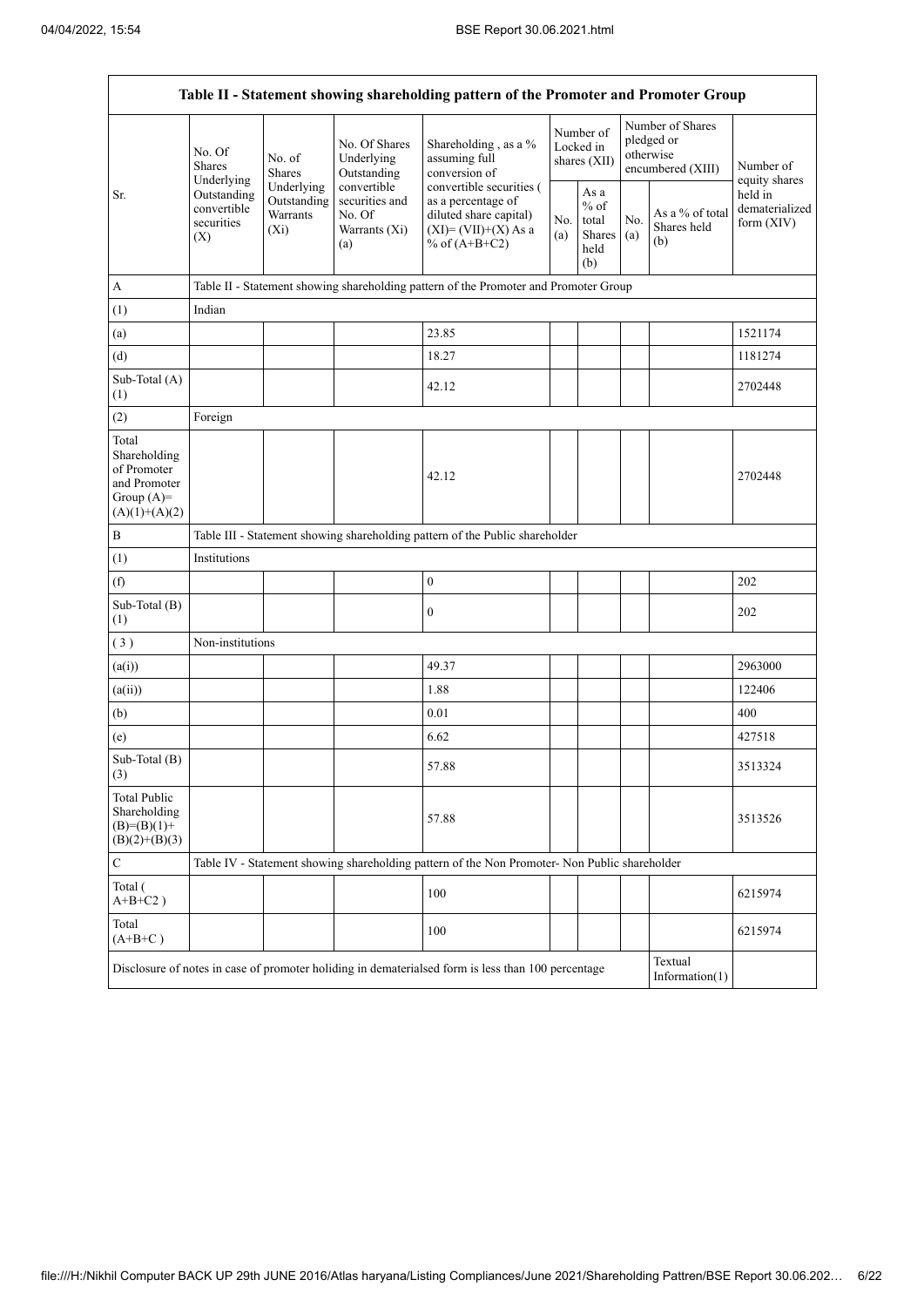÷

|                       | <b>Text Block</b>                                                                                                                                                                                                                                                                                                                                                                   |
|-----------------------|-------------------------------------------------------------------------------------------------------------------------------------------------------------------------------------------------------------------------------------------------------------------------------------------------------------------------------------------------------------------------------------|
| Textual Information() | 1. M/s Corona Rim Manufacturing Co Ltd and Ms Renu Aggarwal were requested to convert their equity<br>shares in demat form and till date there has been no response. 2. Mr. Arun Kapur and Mrs Bimla Kapur<br>were Expired, whose death certificates have already been submitted.2. Karta of B.D. Kapur (HUF) has<br>expired, whose death certificates have already been submitted. |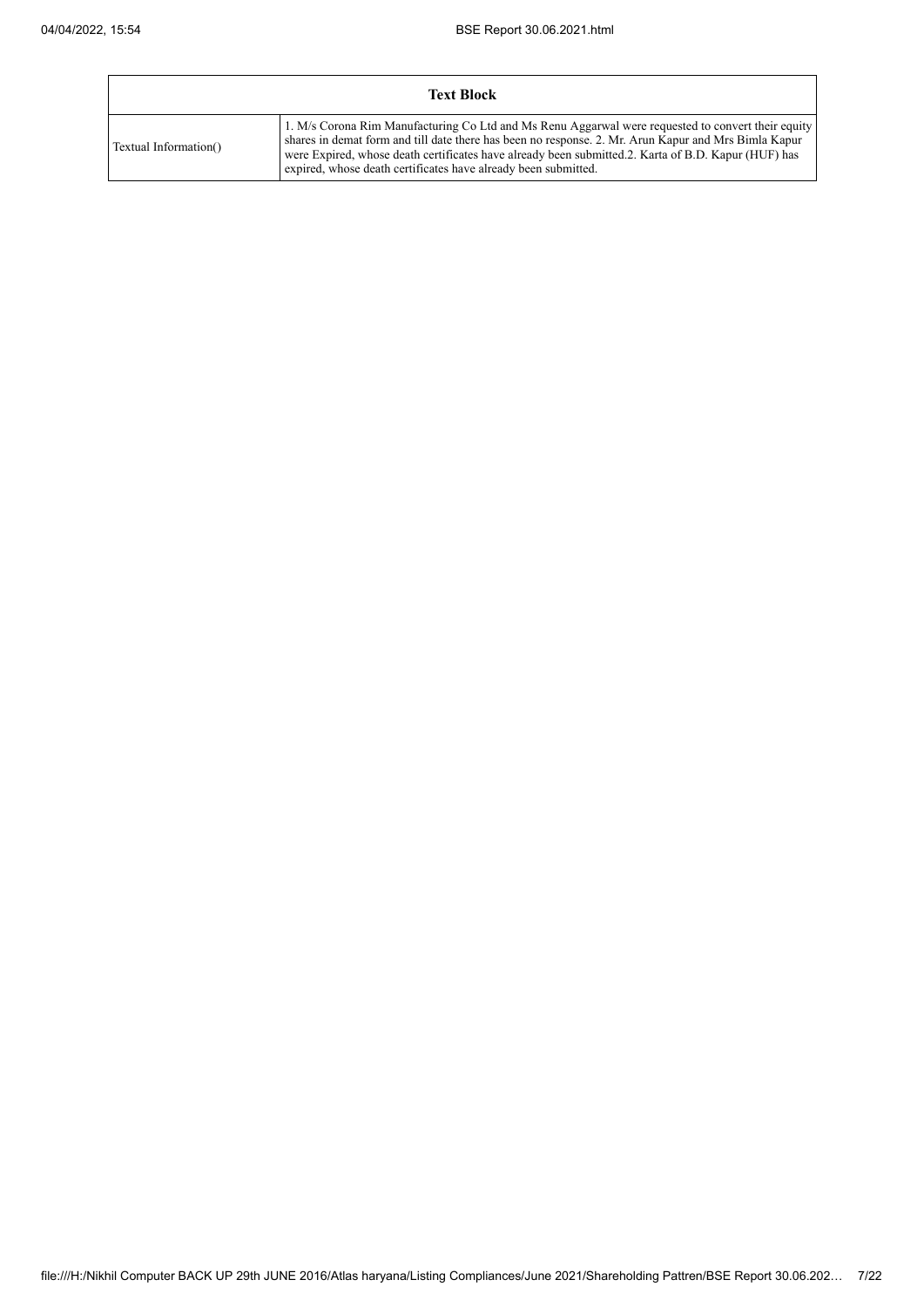| Individuals/Hindu undivided Family                                                                                                                                                       |                              |                               |                       |                               |                                                 |                           |                               |  |  |  |  |  |  |
|------------------------------------------------------------------------------------------------------------------------------------------------------------------------------------------|------------------------------|-------------------------------|-----------------------|-------------------------------|-------------------------------------------------|---------------------------|-------------------------------|--|--|--|--|--|--|
| Searial No.                                                                                                                                                                              | $\mathbf{1}$                 | $\mathbf{2}$                  | 3                     | $\overline{4}$                | 5                                               | 6                         | $\tau$                        |  |  |  |  |  |  |
| Name of the<br>Shareholders (I)                                                                                                                                                          | <b>BINDU</b><br><b>KAPUR</b> | <b>SANJAY</b><br><b>KAPUR</b> | SALIL<br><b>KAPUR</b> | <b>GIRISH</b><br><b>KAPUR</b> | <b>RADHIKA</b><br><b>GIRISH</b><br><b>KAPUR</b> | MADHVI<br><b>MALHOTRA</b> | <b>RISHAV</b><br><b>KAPUR</b> |  |  |  |  |  |  |
| PAN(II)                                                                                                                                                                                  | AAMPK0527G                   | AAMPK9529Q                    | AANPK7933K            | AEHPK7076D                    | AFFPK5696G                                      | AFGPM2280M                | AFNPK2930H                    |  |  |  |  |  |  |
| No. of fully paid<br>up equity shares<br>held (IV)                                                                                                                                       | 24262                        | 230422                        | 532                   | 141684                        | 132968                                          | 21832                     | 37390                         |  |  |  |  |  |  |
| No. Of Partly paid-<br>up equity shares<br>held(V)                                                                                                                                       |                              |                               |                       |                               |                                                 |                           |                               |  |  |  |  |  |  |
| No. Of shares<br>underlying<br>Depository<br>Receipts (VI)                                                                                                                               |                              |                               |                       |                               |                                                 |                           |                               |  |  |  |  |  |  |
| Total nos. shares<br>held $(VII) = (IV) +$<br>$(V)+(VI)$                                                                                                                                 | 24262                        | 230422                        | 532                   | 141684                        | 132968                                          | 21832                     | 37390                         |  |  |  |  |  |  |
| Shareholding as a<br>% of total no. of<br>shares (calculated<br>as per SCRR,<br>1957) (VIII) As a<br>% of $(A+B+C2)$                                                                     | 0.37                         | 3.54                          | 0.01                  | 2.18                          | 2.04                                            | 0.34                      | 0.57                          |  |  |  |  |  |  |
| Number of Voting Rights held in each class of securities (IX)                                                                                                                            |                              |                               |                       |                               |                                                 |                           |                               |  |  |  |  |  |  |
| Class eg:X                                                                                                                                                                               | 24262                        | 230422                        | 532                   | 141684                        | 132968                                          | 21832                     | 37390                         |  |  |  |  |  |  |
| Class eg:y                                                                                                                                                                               |                              |                               |                       |                               |                                                 |                           |                               |  |  |  |  |  |  |
| Total                                                                                                                                                                                    | 24262                        | 230422                        | 532                   | 141684                        | 132968                                          | 21832                     | 37390                         |  |  |  |  |  |  |
| Total as a % of<br>Total Voting rights                                                                                                                                                   | 0.37                         | 3.54                          | 0.01                  | 2.18                          | 2.04                                            | 0.34                      | 0.57                          |  |  |  |  |  |  |
| No. Of Shares<br>Underlying<br>Outstanding<br>convertible<br>securities (X)                                                                                                              |                              |                               |                       |                               |                                                 |                           |                               |  |  |  |  |  |  |
| No. of Shares<br>Underlying<br>Outstanding<br>Warrants (Xi)                                                                                                                              |                              |                               |                       |                               |                                                 |                           |                               |  |  |  |  |  |  |
| No. Of Shares<br>Underlying<br>Outstanding<br>convertible<br>securities and No.<br>Of Warrants (Xi)<br>(a)                                                                               |                              |                               |                       |                               |                                                 |                           |                               |  |  |  |  |  |  |
| Shareholding, as a<br>% assuming full<br>conversion of<br>convertible<br>securities (as a<br>percentage of<br>diluted share<br>capital) (XI)=<br>$(VII)+(Xi)(a)$ As a<br>% of $(A+B+C2)$ | 0.37                         | 3.54                          | 0.01                  | 2.18                          | 2.04                                            | 0.34                      | 0.57                          |  |  |  |  |  |  |
| Number of Locked in shares (XII)                                                                                                                                                         |                              |                               |                       |                               |                                                 |                           |                               |  |  |  |  |  |  |
| No. (a)                                                                                                                                                                                  |                              |                               |                       |                               |                                                 |                           |                               |  |  |  |  |  |  |
| As a % of total<br>Shares held (b)                                                                                                                                                       |                              |                               |                       |                               |                                                 |                           |                               |  |  |  |  |  |  |
| Number of Shares pledged or otherwise encumbered (XIII)                                                                                                                                  |                              |                               |                       |                               |                                                 |                           |                               |  |  |  |  |  |  |
| No. (a)                                                                                                                                                                                  |                              |                               |                       |                               |                                                 |                           |                               |  |  |  |  |  |  |
| As a % of total<br>Shares held (b)                                                                                                                                                       |                              |                               |                       |                               |                                                 |                           |                               |  |  |  |  |  |  |
| Number of equity<br>shares held in<br>dematerialized<br>form (XIV)                                                                                                                       | 24262                        | 213198                        | 532                   | 141684                        | 132968                                          | 21832                     | 37390                         |  |  |  |  |  |  |

file:///H:/Nikhil Computer BACK UP 29th JUNE 2016/Atlas haryana/Listing Compliances/June 2021/Shareholding Pattren/BSE Report 30.06.202… 8/22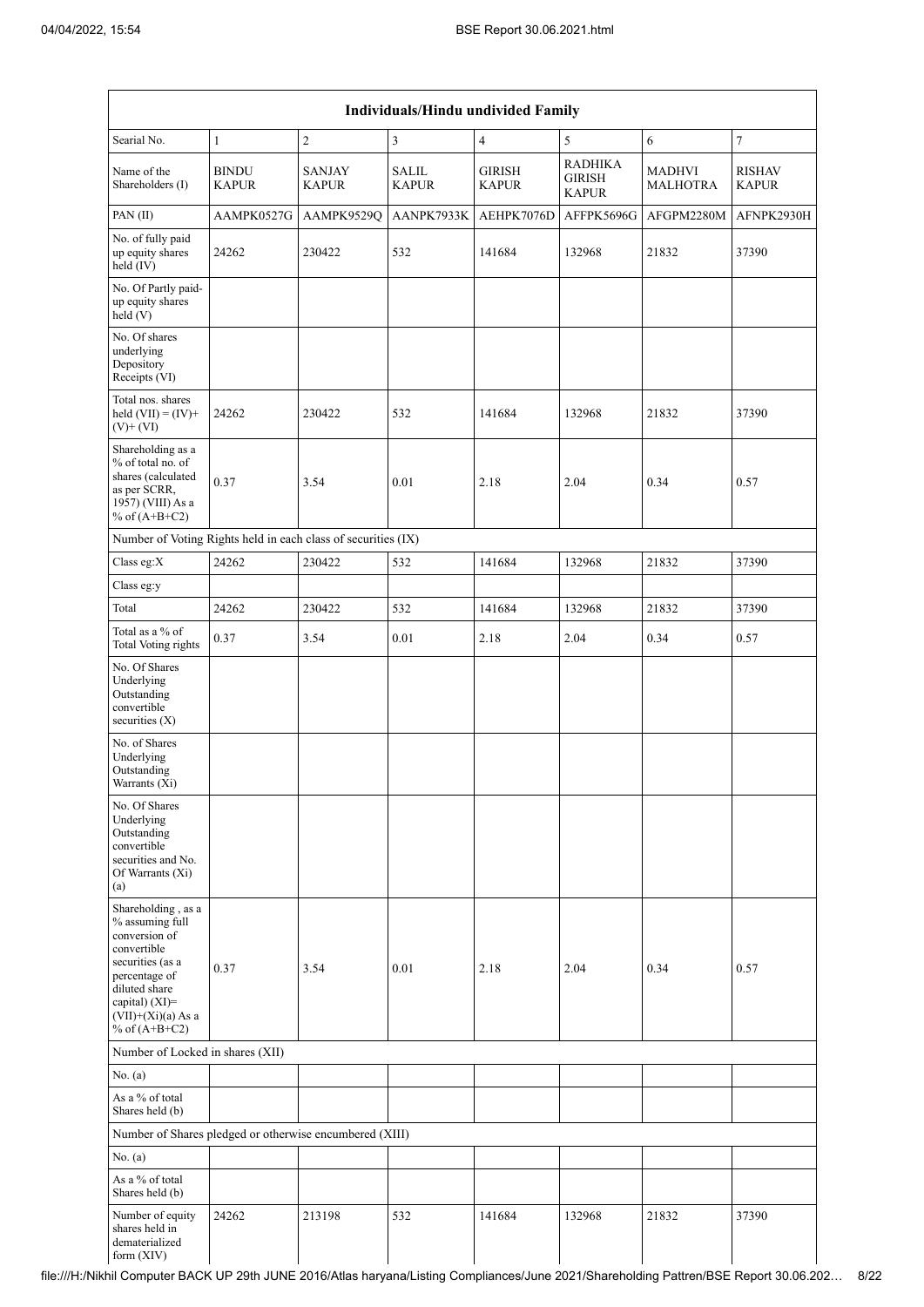| Reason for not providing PAN    |                   |                   |                   |                   |                   |                   |                   |  |  |  |
|---------------------------------|-------------------|-------------------|-------------------|-------------------|-------------------|-------------------|-------------------|--|--|--|
| Reason for not<br>providing PAN |                   |                   |                   |                   |                   |                   |                   |  |  |  |
| Shareholder type                | Promoter<br>Group | Promoter<br>Group | Promoter<br>Group | Promoter<br>Group | Promoter<br>Group | Promoter<br>Group | Promoter<br>Group |  |  |  |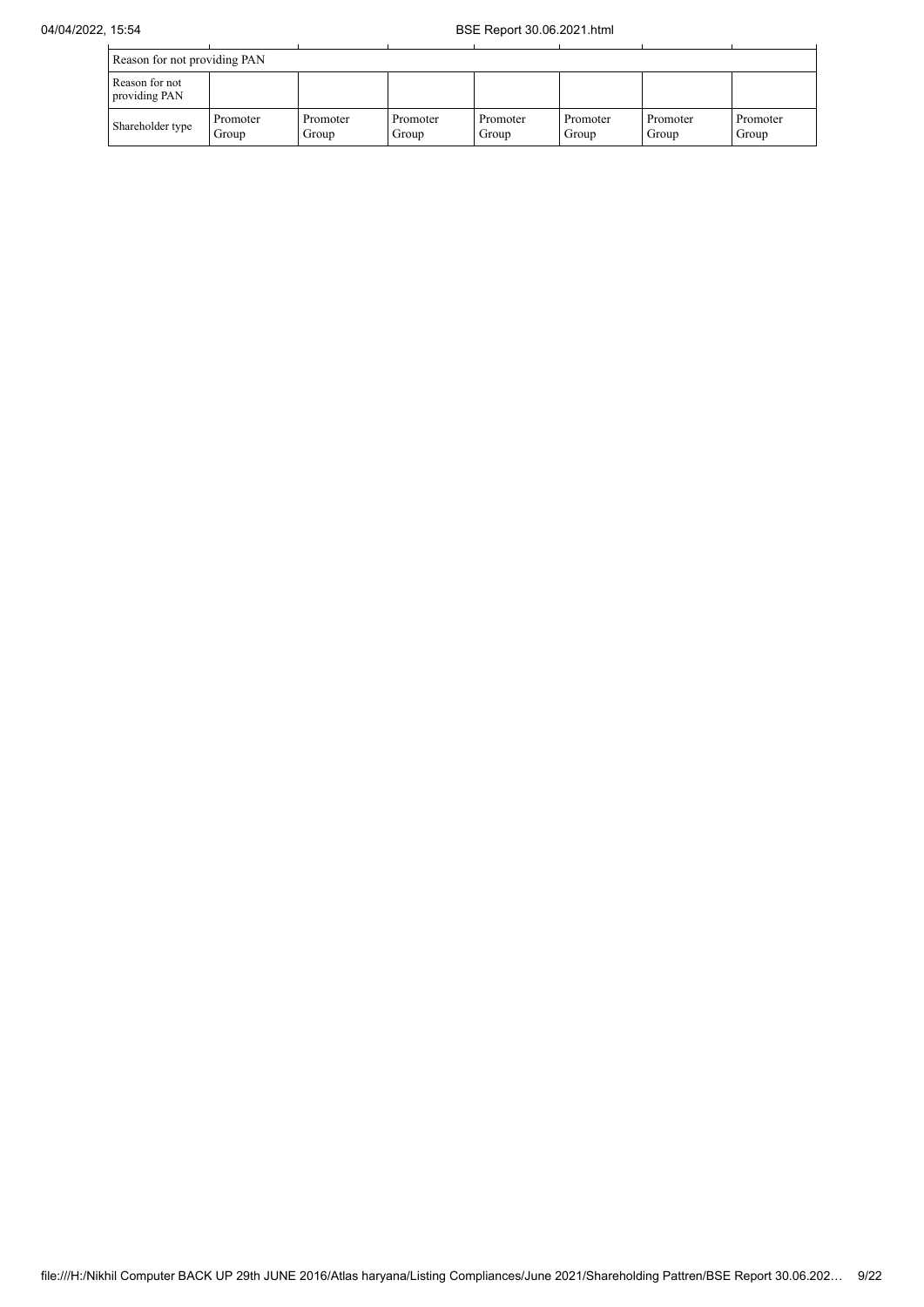| Individuals/Hindu undivided Family                                                                                                                                                       |                                  |                              |                               |                                 |                                |                             |                              |  |  |  |  |  |
|------------------------------------------------------------------------------------------------------------------------------------------------------------------------------------------|----------------------------------|------------------------------|-------------------------------|---------------------------------|--------------------------------|-----------------------------|------------------------------|--|--|--|--|--|
| Searial No.                                                                                                                                                                              | 8                                | 9                            | 10                            | 11                              | 12                             | 13                          | 14                           |  |  |  |  |  |
| Name of the<br>Shareholders (I)                                                                                                                                                          | <b>PRASHANNT</b><br><b>KAPUR</b> | <b>RAHUL</b><br><b>KAPUR</b> | <b>ASHWIN</b><br><b>KAPUR</b> | <b>SIDDHANT</b><br><b>KAPUR</b> | <b>ABHINAV</b><br><b>KAPUR</b> | <b>ACHLA</b><br><b>BAWA</b> | <b>MEERA</b><br><b>KAPUR</b> |  |  |  |  |  |
| PAN(II)                                                                                                                                                                                  | AGDPK3568L                       | AKPPK3806P                   | AMFPK4260P                    | AMFPK4264K                      | AMFPK9091A                     | AALPB2968H                  | AAJPK9975H                   |  |  |  |  |  |
| No. of fully paid<br>up equity shares<br>held (IV)                                                                                                                                       | 26198                            | 37388                        | 26198                         | 43324                           | 48700                          | 99                          | 23646                        |  |  |  |  |  |
| No. Of Partly paid-<br>up equity shares<br>held(V)                                                                                                                                       |                                  |                              |                               |                                 |                                |                             |                              |  |  |  |  |  |
| No. Of shares<br>underlying<br>Depository<br>Receipts (VI)                                                                                                                               |                                  |                              |                               |                                 |                                |                             |                              |  |  |  |  |  |
| Total nos. shares<br>held $(VII) = (IV) +$<br>$(V)$ + $(VI)$                                                                                                                             | 26198                            | 37388                        | 26198                         | 43324                           | 48700                          | 99                          | 23646                        |  |  |  |  |  |
| Shareholding as a<br>% of total no. of<br>shares (calculated<br>as per SCRR,<br>1957) (VIII) As a<br>% of $(A+B+C2)$                                                                     | 0.4                              | 0.57                         | 0.4                           | 0.67                            | 0.75                           | $\boldsymbol{0}$            | 0.36                         |  |  |  |  |  |
| Number of Voting Rights held in each class of securities (IX)                                                                                                                            |                                  |                              |                               |                                 |                                |                             |                              |  |  |  |  |  |
| Class eg:X                                                                                                                                                                               | 26198                            | 37388                        | 26198                         | 43324                           | 48700                          | 99                          | 23646                        |  |  |  |  |  |
| Class eg:y                                                                                                                                                                               |                                  |                              |                               |                                 |                                |                             |                              |  |  |  |  |  |
| Total                                                                                                                                                                                    | 26198                            | 37388                        | 26198                         | 43324                           | 48700                          | 99                          | 23646                        |  |  |  |  |  |
| Total as a % of<br><b>Total Voting rights</b>                                                                                                                                            | 0.4                              | 0.57                         | 0.4                           | 0.67                            | 0.75                           | $\boldsymbol{0}$            | 0.36                         |  |  |  |  |  |
| No. Of Shares<br>Underlying<br>Outstanding<br>convertible<br>securities $(X)$                                                                                                            |                                  |                              |                               |                                 |                                |                             |                              |  |  |  |  |  |
| No. of Shares<br>Underlying<br>Outstanding<br>Warrants (Xi)                                                                                                                              |                                  |                              |                               |                                 |                                |                             |                              |  |  |  |  |  |
| No. Of Shares<br>Underlying<br>Outstanding<br>convertible<br>securities and No.<br>Of Warrants (Xi)<br>(a)                                                                               |                                  |                              |                               |                                 |                                |                             |                              |  |  |  |  |  |
| Shareholding, as a<br>% assuming full<br>conversion of<br>convertible<br>securities (as a<br>percentage of<br>diluted share<br>capital) (XI)=<br>$(VII)+(Xi)(a)$ As a<br>% of $(A+B+C2)$ | 0.4                              | 0.57                         | 0.4                           | 0.67                            | 0.75                           | $\bf{0}$                    | 0.36                         |  |  |  |  |  |
| Number of Locked in shares (XII)                                                                                                                                                         |                                  |                              |                               |                                 |                                |                             |                              |  |  |  |  |  |
| No. (a)                                                                                                                                                                                  |                                  |                              |                               |                                 |                                |                             |                              |  |  |  |  |  |
| As a % of total<br>Shares held (b)                                                                                                                                                       |                                  |                              |                               |                                 |                                |                             |                              |  |  |  |  |  |
| Number of Shares pledged or otherwise encumbered (XIII)                                                                                                                                  |                                  |                              |                               |                                 |                                |                             |                              |  |  |  |  |  |
| No. (a)                                                                                                                                                                                  |                                  |                              |                               |                                 |                                |                             |                              |  |  |  |  |  |
| As a % of total<br>Shares held (b)                                                                                                                                                       |                                  |                              |                               |                                 |                                |                             |                              |  |  |  |  |  |
| Number of equity<br>shares held in<br>dematerialized<br>form $(XIV)$                                                                                                                     | 26198                            | 37388                        | 26198                         | 43324                           | 48700                          | 99                          | 23646                        |  |  |  |  |  |
| Reason for not providing PAN                                                                                                                                                             |                                  |                              |                               |                                 |                                |                             |                              |  |  |  |  |  |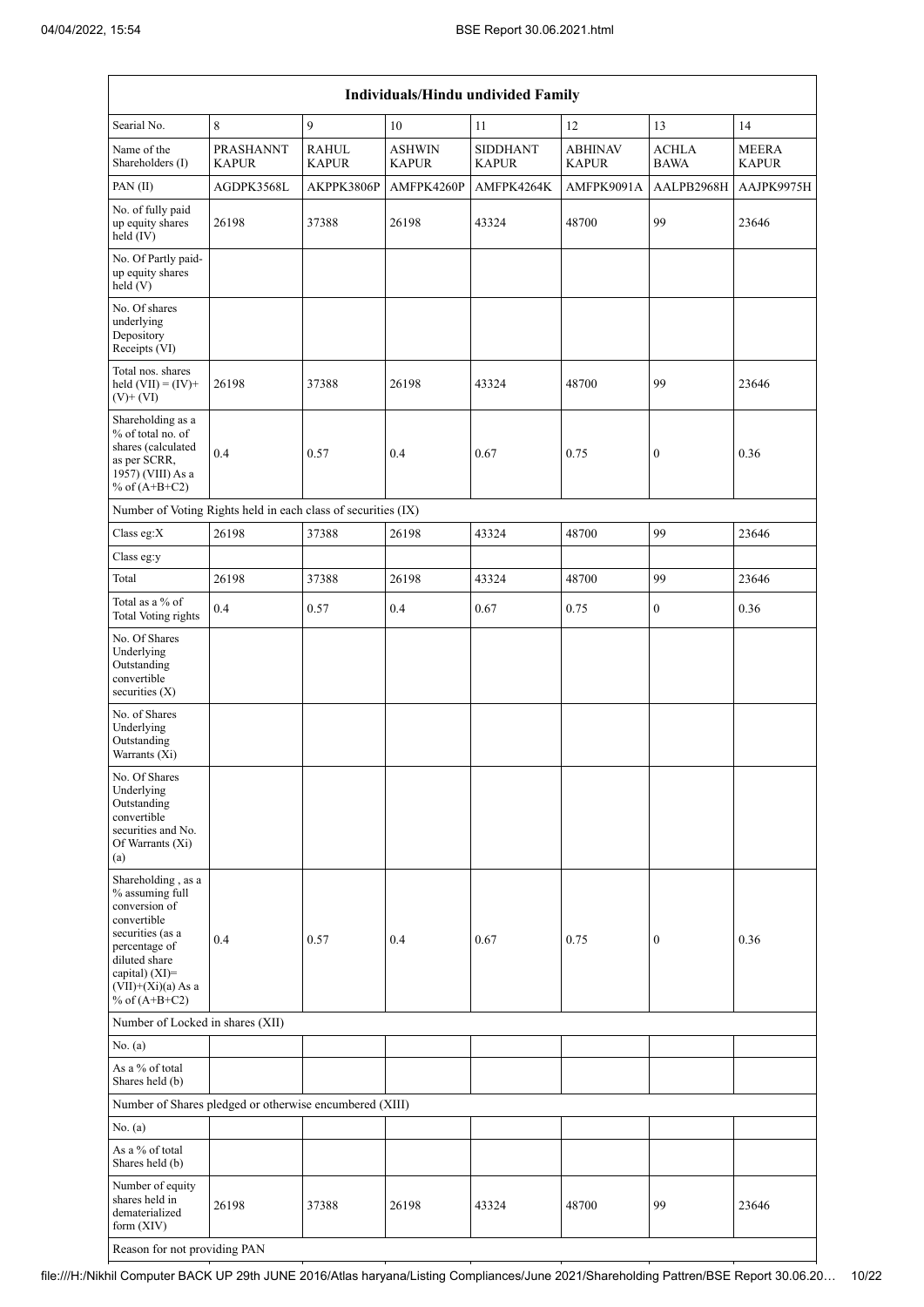| Reason for not<br>providing PAN |                |                   |                   |                |                   |                   |                   |
|---------------------------------|----------------|-------------------|-------------------|----------------|-------------------|-------------------|-------------------|
| Shareholder type                | Promoter Group | Promoter<br>Group | Promoter<br>Group | Promoter Group | Promoter<br>Group | Promoter<br>Group | Promoter<br>Group |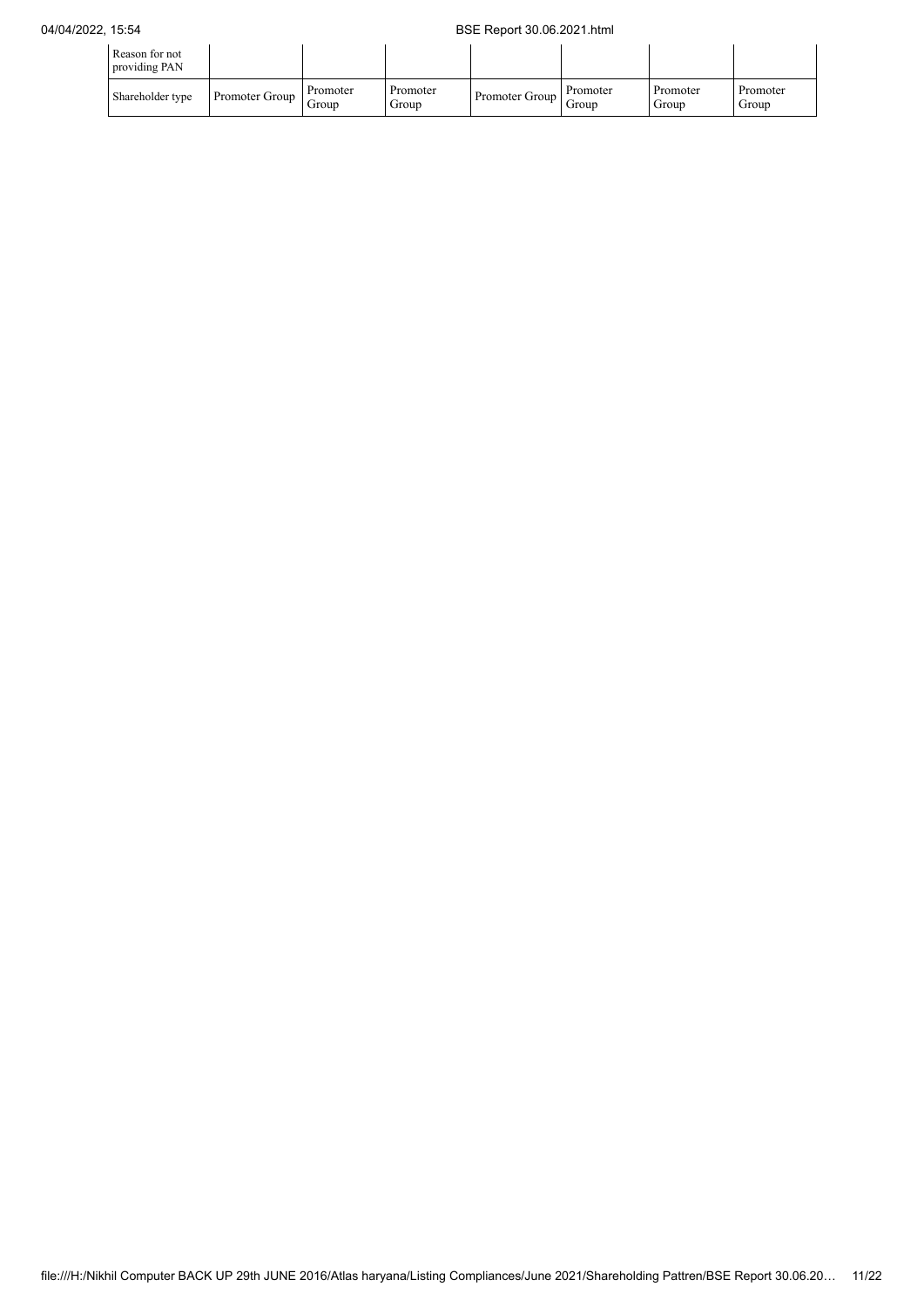| <b>Individuals/Hindu undivided Family</b>                                                                                                                                                |                                  |                                   |                                   |                              |                               |                              |                               |  |  |  |  |  |
|------------------------------------------------------------------------------------------------------------------------------------------------------------------------------------------|----------------------------------|-----------------------------------|-----------------------------------|------------------------------|-------------------------------|------------------------------|-------------------------------|--|--|--|--|--|
| Searial No.                                                                                                                                                                              | 15                               | 16                                | 17                                | 18                           | 19                            | 20                           | 21                            |  |  |  |  |  |
| Name of the<br>Shareholders (I)                                                                                                                                                          | <b>RAJIV</b><br><b>KAPUR HUF</b> | <b>SANJAY</b><br><b>KAPUR HUF</b> | <b>VIKRAM</b><br><b>KAPUR HUF</b> | <b>ANGAD</b><br><b>KAPUR</b> | <b>GAUTAM</b><br><b>KAPUR</b> | <b>RAJIV</b><br><b>KAPUR</b> | <b>VIKRAM</b><br><b>KAPUR</b> |  |  |  |  |  |
| PAN(II)                                                                                                                                                                                  | AAAHR6202B                       | AAAHS9165C                        | AAAHV3440D                        | AAEPK7610A                   | AAFPK7882F                    | AAFPK7883E                   | AAFPK7885C                    |  |  |  |  |  |
| No. of fully paid<br>up equity shares<br>held $(IV)$                                                                                                                                     | 94438                            | 36678                             | 41320                             | 51800                        | 276450                        | 86290                        | 63985                         |  |  |  |  |  |
| No. Of Partly paid-<br>up equity shares<br>held(V)                                                                                                                                       |                                  |                                   |                                   |                              |                               |                              |                               |  |  |  |  |  |
| No. Of shares<br>underlying<br>Depository<br>Receipts (VI)                                                                                                                               |                                  |                                   |                                   |                              |                               |                              |                               |  |  |  |  |  |
| Total nos. shares<br>held $(VII) = (IV) +$<br>$(V)$ + $(VI)$                                                                                                                             | 94438                            | 36678                             | 41320                             | 51800                        | 276450                        | 86290                        | 63985                         |  |  |  |  |  |
| Shareholding as a<br>% of total no. of<br>shares (calculated<br>as per SCRR,<br>1957) (VIII) As a<br>% of $(A+B+C2)$                                                                     | 1.45                             | 0.56                              | 0.64                              | 0.8                          | 4.25                          | 1.33                         | 0.98                          |  |  |  |  |  |
| Number of Voting Rights held in each class of securities (IX)                                                                                                                            |                                  |                                   |                                   |                              |                               |                              |                               |  |  |  |  |  |
| Class eg:X                                                                                                                                                                               | 94438                            | 36678                             | 41320                             | 51800                        | 276450                        | 86290                        | 63985                         |  |  |  |  |  |
| Class eg:y                                                                                                                                                                               |                                  |                                   |                                   |                              |                               |                              |                               |  |  |  |  |  |
| Total                                                                                                                                                                                    | 94438                            | 36678                             | 41320                             | 51800                        | 276450                        | 86290                        | 63985                         |  |  |  |  |  |
| Total as a % of<br><b>Total Voting rights</b>                                                                                                                                            | 1.45                             | 0.56                              | 0.64                              | 0.8                          | 4.25                          | 1.33                         | 0.98                          |  |  |  |  |  |
| No. Of Shares<br>Underlying<br>Outstanding<br>convertible<br>securities $(X)$                                                                                                            |                                  |                                   |                                   |                              |                               |                              |                               |  |  |  |  |  |
| No. of Shares<br>Underlying<br>Outstanding<br>Warrants (Xi)                                                                                                                              |                                  |                                   |                                   |                              |                               |                              |                               |  |  |  |  |  |
| No. Of Shares<br>Underlying<br>Outstanding<br>convertible<br>securities and No.<br>Of Warrants (Xi)<br>(a)                                                                               |                                  |                                   |                                   |                              |                               |                              |                               |  |  |  |  |  |
| Shareholding, as a<br>% assuming full<br>conversion of<br>convertible<br>securities (as a<br>percentage of<br>diluted share<br>capital) (XI)=<br>$(VII)+(Xi)(a)$ As a<br>% of $(A+B+C2)$ | 1.45                             | 0.56                              | 0.64                              | 0.8                          | 4.25                          | 1.33                         | 0.98                          |  |  |  |  |  |
| Number of Locked in shares (XII)                                                                                                                                                         |                                  |                                   |                                   |                              |                               |                              |                               |  |  |  |  |  |
| No. (a)                                                                                                                                                                                  |                                  |                                   |                                   |                              |                               |                              |                               |  |  |  |  |  |
| As a % of total<br>Shares held (b)                                                                                                                                                       |                                  |                                   |                                   |                              |                               |                              |                               |  |  |  |  |  |
| Number of Shares pledged or otherwise encumbered (XIII)                                                                                                                                  |                                  |                                   |                                   |                              |                               |                              |                               |  |  |  |  |  |
| No. (a)                                                                                                                                                                                  |                                  |                                   |                                   |                              |                               |                              |                               |  |  |  |  |  |
| As a % of total<br>Shares held (b)                                                                                                                                                       |                                  |                                   |                                   |                              |                               |                              |                               |  |  |  |  |  |
| Number of equity<br>shares held in<br>dematerialized<br>form $(XIV)$                                                                                                                     | 94438                            | 36678                             | 41320                             | 51800                        | 276450                        | 86290                        | 63985                         |  |  |  |  |  |
| Reason for not providing PAN                                                                                                                                                             |                                  |                                   |                                   |                              |                               |                              |                               |  |  |  |  |  |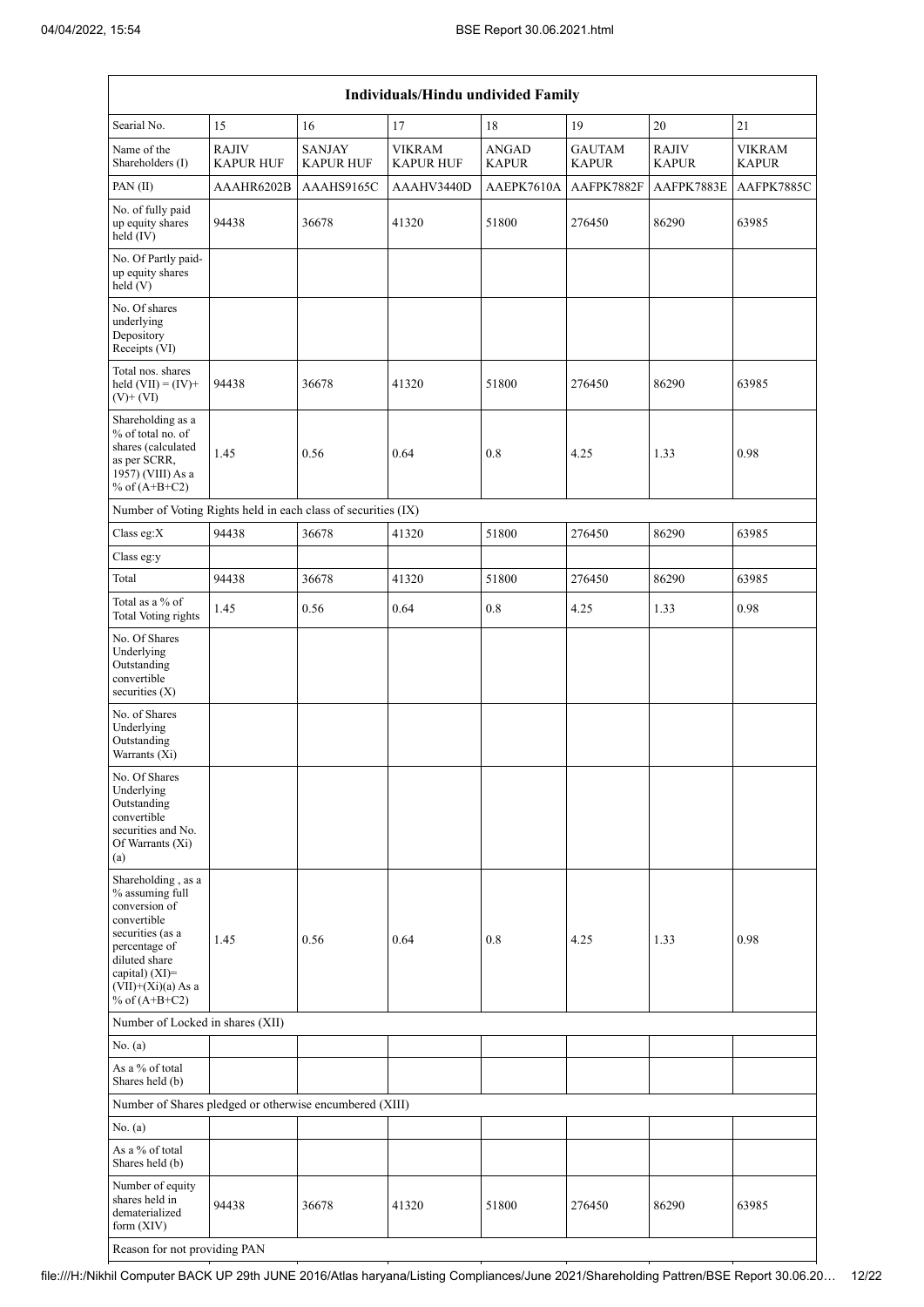## 04/04/2022, 15:54 BSE Report 30.06.2021.html

| Reason for not<br>providing PAN |                   |                   |                |                   |                   |                   |                   |
|---------------------------------|-------------------|-------------------|----------------|-------------------|-------------------|-------------------|-------------------|
| Shareholder type                | Promoter<br>Group | Promoter<br>Group | Promoter Group | Promoter<br>Group | Promoter<br>Group | Promoter<br>Group | Promoter<br>Group |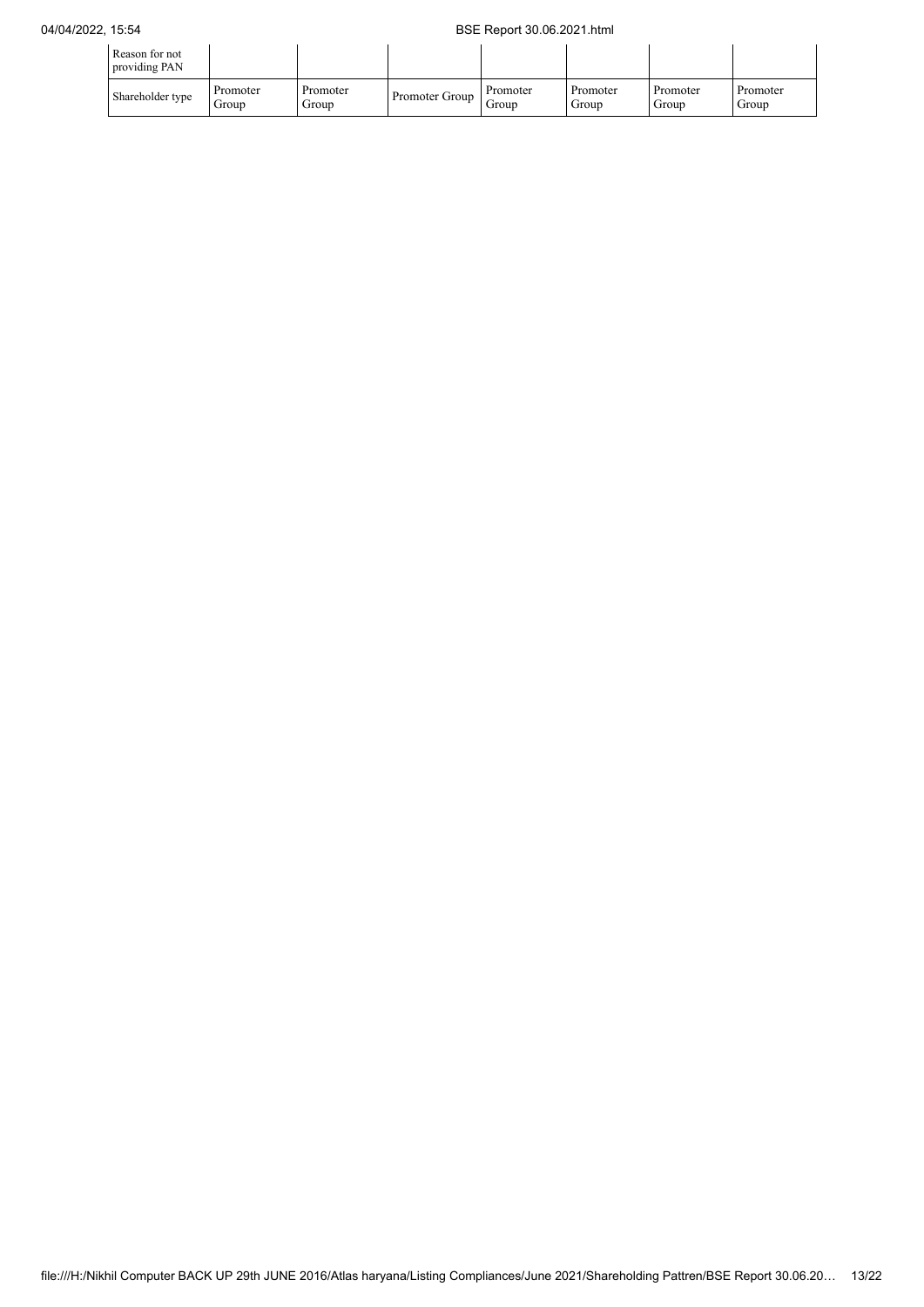|                                                                                                                                               | Individuals/Hindu undivided Family                            |                               |                              |                           |                                |                               |                               |  |  |
|-----------------------------------------------------------------------------------------------------------------------------------------------|---------------------------------------------------------------|-------------------------------|------------------------------|---------------------------|--------------------------------|-------------------------------|-------------------------------|--|--|
| Searial No.                                                                                                                                   | 22                                                            | 23                            | 24                           | 25                        | 26                             | $27\,$                        | 28                            |  |  |
| Name of the<br>Shareholders (I)                                                                                                               | <b>ARUN</b><br><b>KAPUR</b>                                   | <b>SAKSHI</b><br><b>KAPUR</b> | <b>BIMLA</b><br><b>KAPUR</b> | <b>B.D.KAPUR</b><br>(HUF) | <b>RENU</b><br><b>AGGARWAL</b> | <b>MALTIP</b><br><b>MEHRA</b> | <b>JAI DEV</b><br>KAPUR (HUF) |  |  |
| PAN(II)                                                                                                                                       | AAGPK2932H                                                    | ANTPK0379A                    | AAIPK9921A                   | AAEPK7609M                | AACPA2994D                     | AABPM1920E                    | AAAHJ3077J                    |  |  |
| No. of fully paid<br>up equity shares<br>held $(IV)$                                                                                          | 176                                                           | 13460                         | 12474                        | $\boldsymbol{0}$          | $\overline{c}$                 | $\overline{c}$                | $\boldsymbol{0}$              |  |  |
| No. Of Partly paid-<br>up equity shares<br>held(V)                                                                                            |                                                               |                               |                              |                           |                                |                               |                               |  |  |
| No. Of shares<br>underlying<br>Depository<br>Receipts (VI)                                                                                    |                                                               |                               |                              |                           |                                |                               |                               |  |  |
| Total nos. shares<br>held $(VII) = (IV) +$<br>$(V)$ + $(VI)$                                                                                  | 176                                                           | 13460                         | 12474                        | $\boldsymbol{0}$          | 2                              | $\overline{c}$                | $\boldsymbol{0}$              |  |  |
| Shareholding as a<br>% of total no. of<br>shares (calculated<br>as per SCRR,<br>1957) (VIII) As a<br>% of $(A+B+C2)$                          | $\theta$                                                      | 0.21                          | 0.19                         | $\boldsymbol{0}$          | $\boldsymbol{0}$               | $\boldsymbol{0}$              | $\boldsymbol{0}$              |  |  |
|                                                                                                                                               | Number of Voting Rights held in each class of securities (IX) |                               |                              |                           |                                |                               |                               |  |  |
| Class eg:X                                                                                                                                    | 176                                                           | 13460                         | 12474                        | $\boldsymbol{0}$          | $\overline{c}$                 | $\sqrt{2}$                    | $\boldsymbol{0}$              |  |  |
| Class eg:y                                                                                                                                    |                                                               |                               |                              |                           |                                |                               |                               |  |  |
| Total                                                                                                                                         | 176                                                           | 13460                         | 12474                        | $\boldsymbol{0}$          | $\mathfrak{2}$                 | $\sqrt{2}$                    | $\boldsymbol{0}$              |  |  |
| Total as a % of<br><b>Total Voting rights</b>                                                                                                 | $\theta$                                                      | 0.21                          | 0.19                         | $\boldsymbol{0}$          | $\boldsymbol{0}$               | $\mathbf{0}$                  | $\boldsymbol{0}$              |  |  |
| No. Of Shares<br>Underlying<br>Outstanding<br>convertible<br>securities (X)                                                                   |                                                               |                               |                              |                           |                                |                               |                               |  |  |
| No. of Shares<br>Underlying<br>Outstanding<br>Warrants (Xi)                                                                                   |                                                               |                               |                              |                           |                                |                               |                               |  |  |
| No. Of Shares<br>Underlying<br>Outstanding<br>convertible<br>securities and No.<br>Of Warrants (Xi)<br>(a)                                    |                                                               |                               |                              |                           |                                |                               |                               |  |  |
| Shareholding, as a<br>% assuming full<br>conversion of<br>convertible<br>securities (as a<br>percentage of<br>diluted share<br>capital) (XI)= | $\mathbf{0}$                                                  | 0.21                          | 0.19                         | $\boldsymbol{0}$          | 0                              | $\boldsymbol{0}$              | $\boldsymbol{0}$              |  |  |
| $(VII)+(Xi)(a)$ As a<br>% of $(A+B+C2)$                                                                                                       |                                                               |                               |                              |                           |                                |                               |                               |  |  |
| Number of Locked in shares (XII)                                                                                                              |                                                               |                               |                              |                           |                                |                               |                               |  |  |
| No. (a)<br>As a % of total<br>Shares held (b)                                                                                                 |                                                               |                               |                              |                           |                                |                               |                               |  |  |
| Number of Shares pledged or otherwise encumbered (XIII)                                                                                       |                                                               |                               |                              |                           |                                |                               |                               |  |  |
| No. (a)                                                                                                                                       |                                                               |                               |                              |                           |                                |                               |                               |  |  |
| As a % of total<br>Shares held (b)                                                                                                            |                                                               |                               |                              |                           |                                |                               |                               |  |  |
| Number of equity<br>shares held in<br>dematerialized<br>form (XIV)                                                                            | $\mathbf{0}$                                                  | 13460                         | $\boldsymbol{0}$             | $\boldsymbol{0}$          | $\boldsymbol{0}$               | 2                             | $\boldsymbol{0}$              |  |  |
|                                                                                                                                               | Reason for not providing PAN                                  |                               |                              |                           |                                |                               |                               |  |  |

file:///H:/Nikhil Computer BACK UP 29th JUNE 2016/Atlas haryana/Listing Compliances/June 2021/Shareholding Pattren/BSE Report 30.06.20… 14/22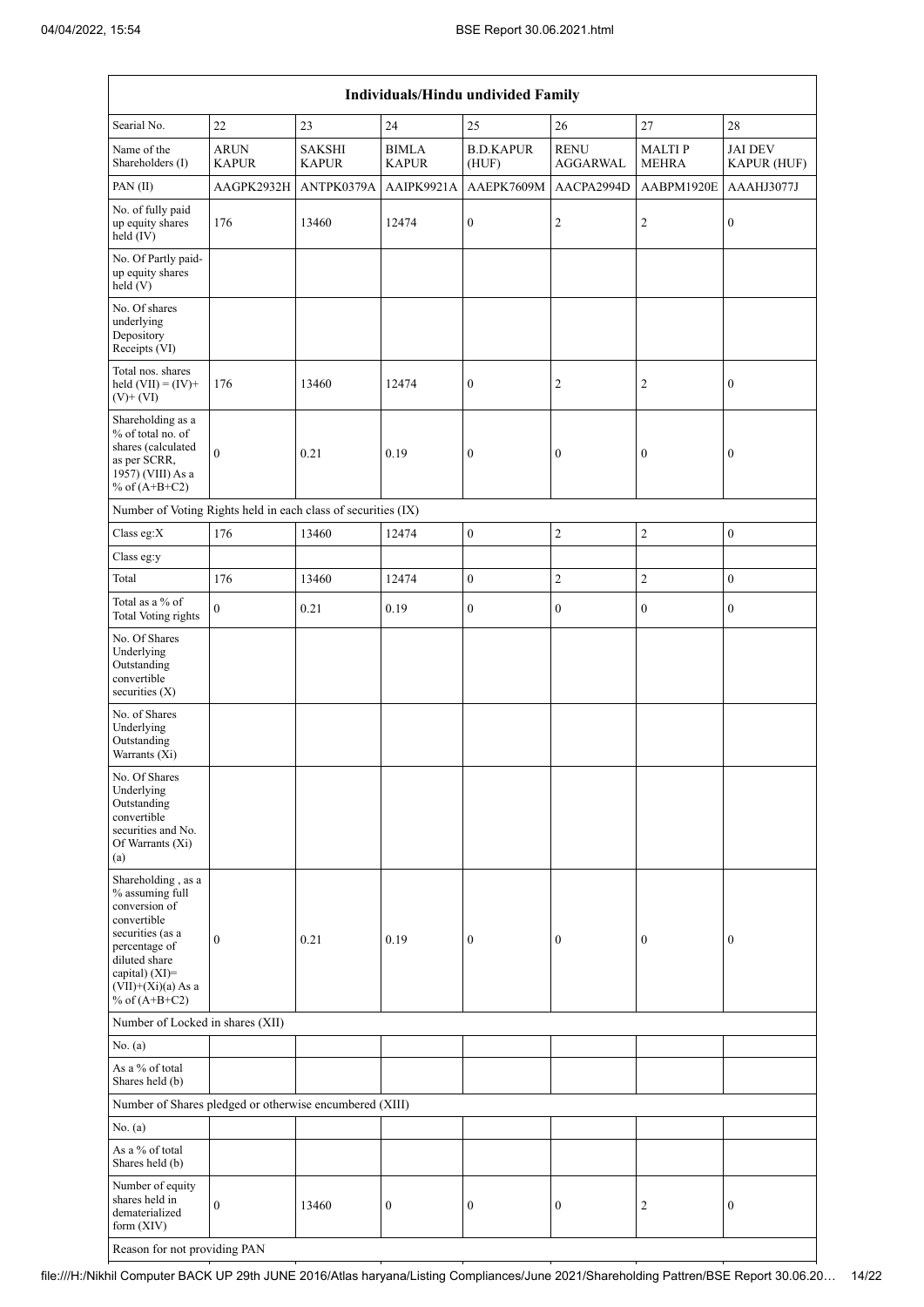| Reason for not<br>providing PAN |                   |                   |                   |          |                   |                   |          |
|---------------------------------|-------------------|-------------------|-------------------|----------|-------------------|-------------------|----------|
| Shareholder type                | Promoter<br>Group | Promoter<br>Group | Promoter<br>Group | Promoter | Promoter<br>Group | Promoter<br>Group | Promoter |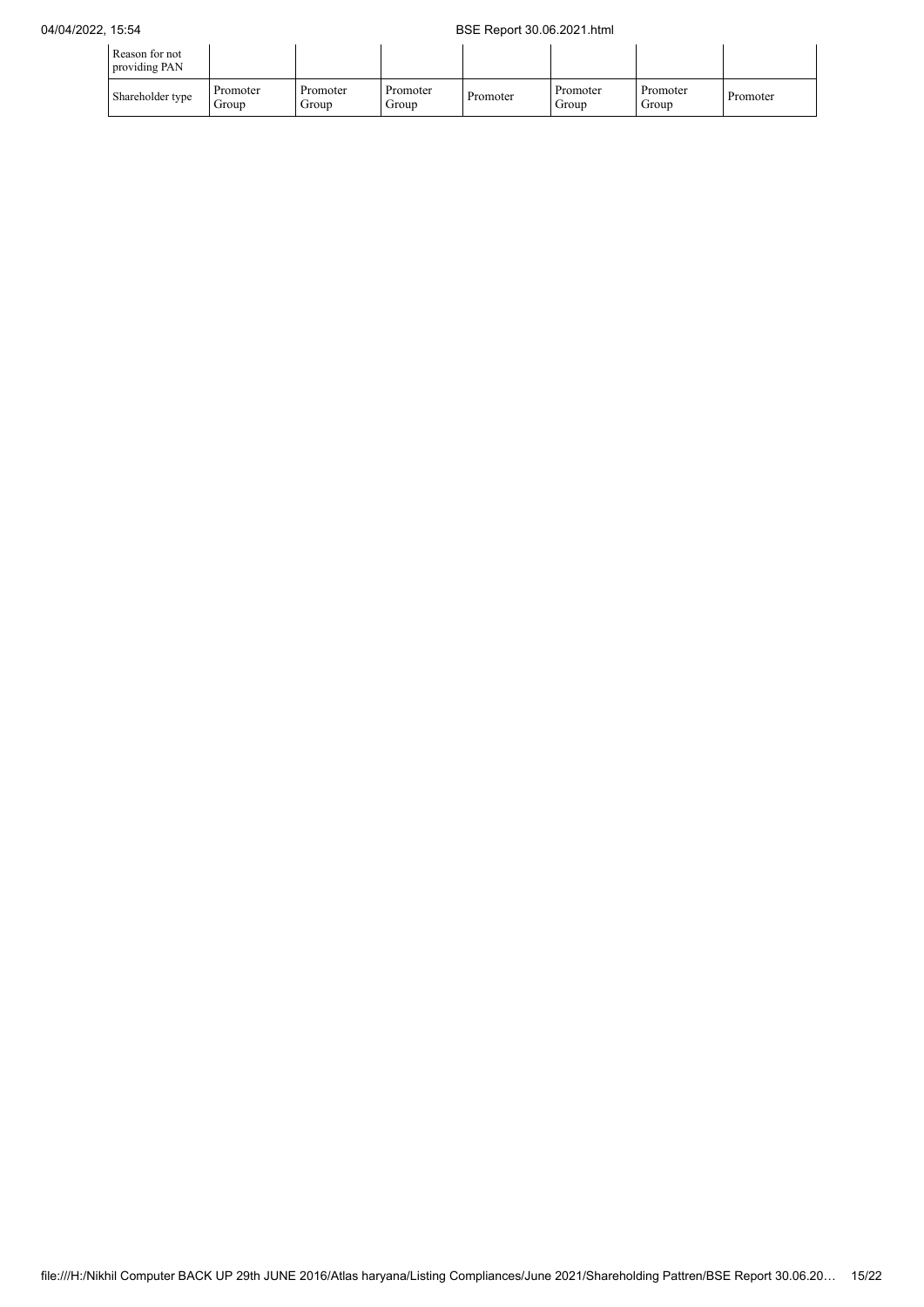|                                                                                                                                                                                          | Individuals/Hindu undivided Family                            |                |              |                  |                       |  |  |  |
|------------------------------------------------------------------------------------------------------------------------------------------------------------------------------------------|---------------------------------------------------------------|----------------|--------------|------------------|-----------------------|--|--|--|
| Searial No.                                                                                                                                                                              | 29                                                            | 30             | 31           | 32               |                       |  |  |  |
| Name of the<br>Shareholders (I)                                                                                                                                                          | <b>ASHWATH KAPUR</b>                                          | RAOSHMI KAPUR. | AKSHAY KAPUR | Neely Kapur      | Click here to go back |  |  |  |
| PAN(II)                                                                                                                                                                                  | AARPK8585B                                                    | AGGPK2181E     | AANPK5146Q   | AGDPK3341F       | Total                 |  |  |  |
| No. of fully paid<br>up equity shares<br>held (IV)                                                                                                                                       | 26124                                                         | 27084          | 26124        | $\boldsymbol{0}$ | 1551050               |  |  |  |
| No. Of Partly paid-<br>up equity shares<br>held(V)                                                                                                                                       |                                                               |                |              |                  |                       |  |  |  |
| No. Of shares<br>underlying<br>Depository<br>Receipts (VI)                                                                                                                               |                                                               |                |              |                  |                       |  |  |  |
| Total nos. shares<br>held $(VII) = (IV) +$<br>$(V)$ + $(VI)$                                                                                                                             | 26124                                                         | 27084          | 26124        | $\boldsymbol{0}$ | 1551050               |  |  |  |
| Shareholding as a<br>% of total no. of<br>shares (calculated<br>as per SCRR,<br>1957) (VIII) As a<br>% of $(A+B+C2)$                                                                     | 0.4                                                           | 0.42           | 0.4          | $\boldsymbol{0}$ | 23.85                 |  |  |  |
|                                                                                                                                                                                          | Number of Voting Rights held in each class of securities (IX) |                |              |                  |                       |  |  |  |
| Class eg:X                                                                                                                                                                               | 26124                                                         | 27084          | 26124        | $\boldsymbol{0}$ | 1551050               |  |  |  |
| Class eg:y                                                                                                                                                                               |                                                               |                |              |                  |                       |  |  |  |
| Total                                                                                                                                                                                    | 26124                                                         | 27084          | 26124        | $\overline{0}$   | 1551050               |  |  |  |
| Total as a % of<br>Total Voting rights                                                                                                                                                   | 0.4                                                           | 0.42           | 0.4          | $\boldsymbol{0}$ | 23.85                 |  |  |  |
| No. Of Shares<br>Underlying<br>Outstanding<br>convertible<br>securities (X)                                                                                                              |                                                               |                |              |                  |                       |  |  |  |
| No. of Shares<br>Underlying<br>Outstanding<br>Warrants (Xi)                                                                                                                              |                                                               |                |              |                  |                       |  |  |  |
| No. Of Shares<br>Underlying<br>Outstanding<br>convertible<br>securities and No.<br>Of Warrants (Xi)<br>(a)                                                                               |                                                               |                |              |                  |                       |  |  |  |
| Shareholding, as a<br>% assuming full<br>conversion of<br>convertible<br>securities (as a<br>percentage of<br>diluted share<br>capital) (XI)=<br>$(VII)+(Xi)(a)$ As a<br>% of $(A+B+C2)$ | 0.4                                                           | 0.42           | 0.4          | $\boldsymbol{0}$ | 23.85                 |  |  |  |
| Number of Locked in shares (XII)                                                                                                                                                         |                                                               |                |              |                  |                       |  |  |  |
| No. (a)                                                                                                                                                                                  |                                                               |                |              |                  |                       |  |  |  |
| As a % of total<br>Shares held (b)                                                                                                                                                       |                                                               |                |              |                  |                       |  |  |  |
|                                                                                                                                                                                          | Number of Shares pledged or otherwise encumbered (XIII)       |                |              |                  |                       |  |  |  |
| No. (a)                                                                                                                                                                                  |                                                               |                |              |                  |                       |  |  |  |
| As a % of total<br>Shares held (b)                                                                                                                                                       |                                                               |                |              |                  |                       |  |  |  |
| Number of equity<br>shares held in<br>dematerialized<br>form (XIV)                                                                                                                       | 26124                                                         | 27084          | 26124        | 0                | 1521174               |  |  |  |
| Reason for not providing PAN                                                                                                                                                             |                                                               |                |              |                  |                       |  |  |  |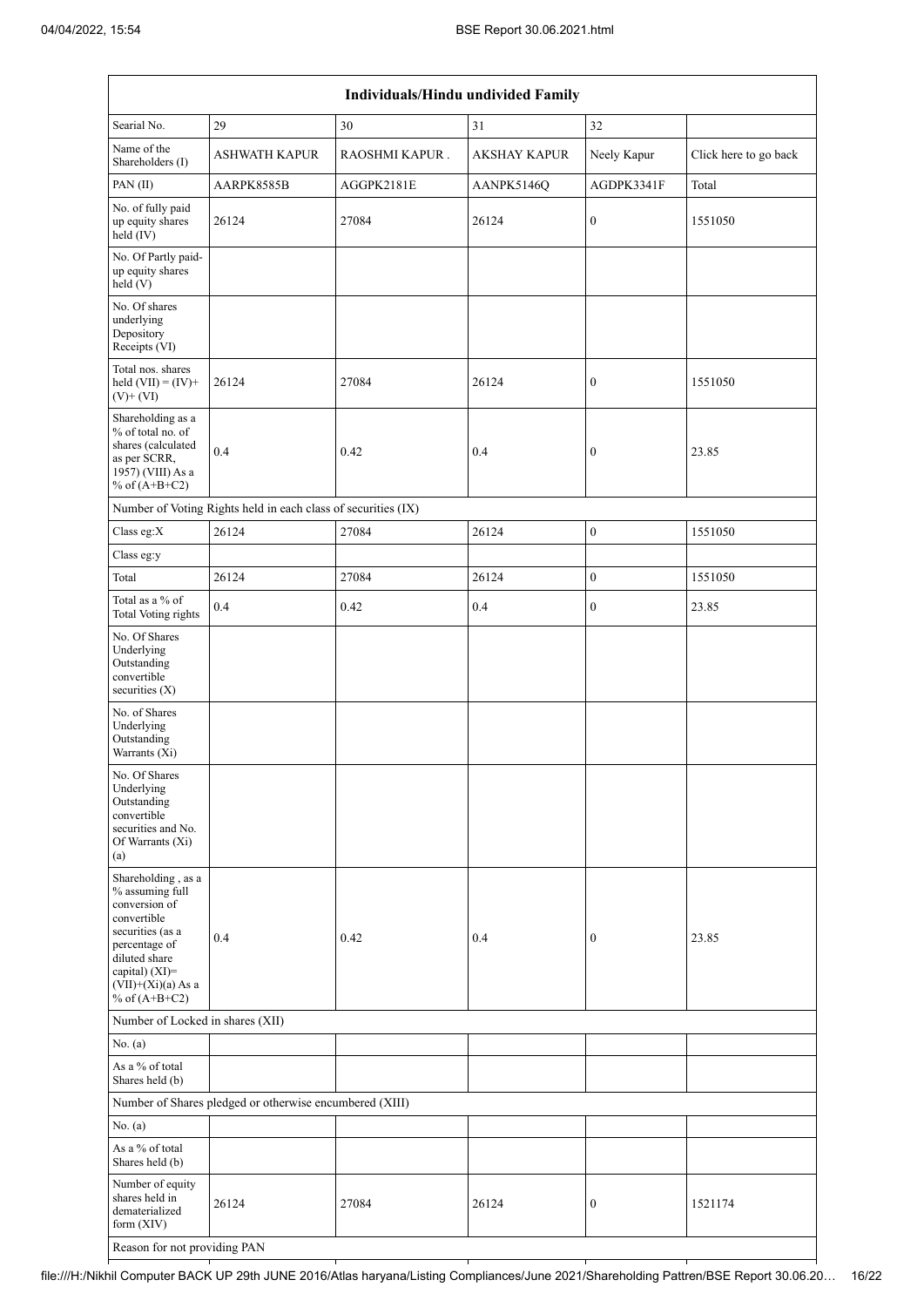| Reason for not<br>providing PAN |                |                |                |                |  |
|---------------------------------|----------------|----------------|----------------|----------------|--|
| Shareholder type                | Promoter Group | Promoter Group | Promoter Group | Promoter Group |  |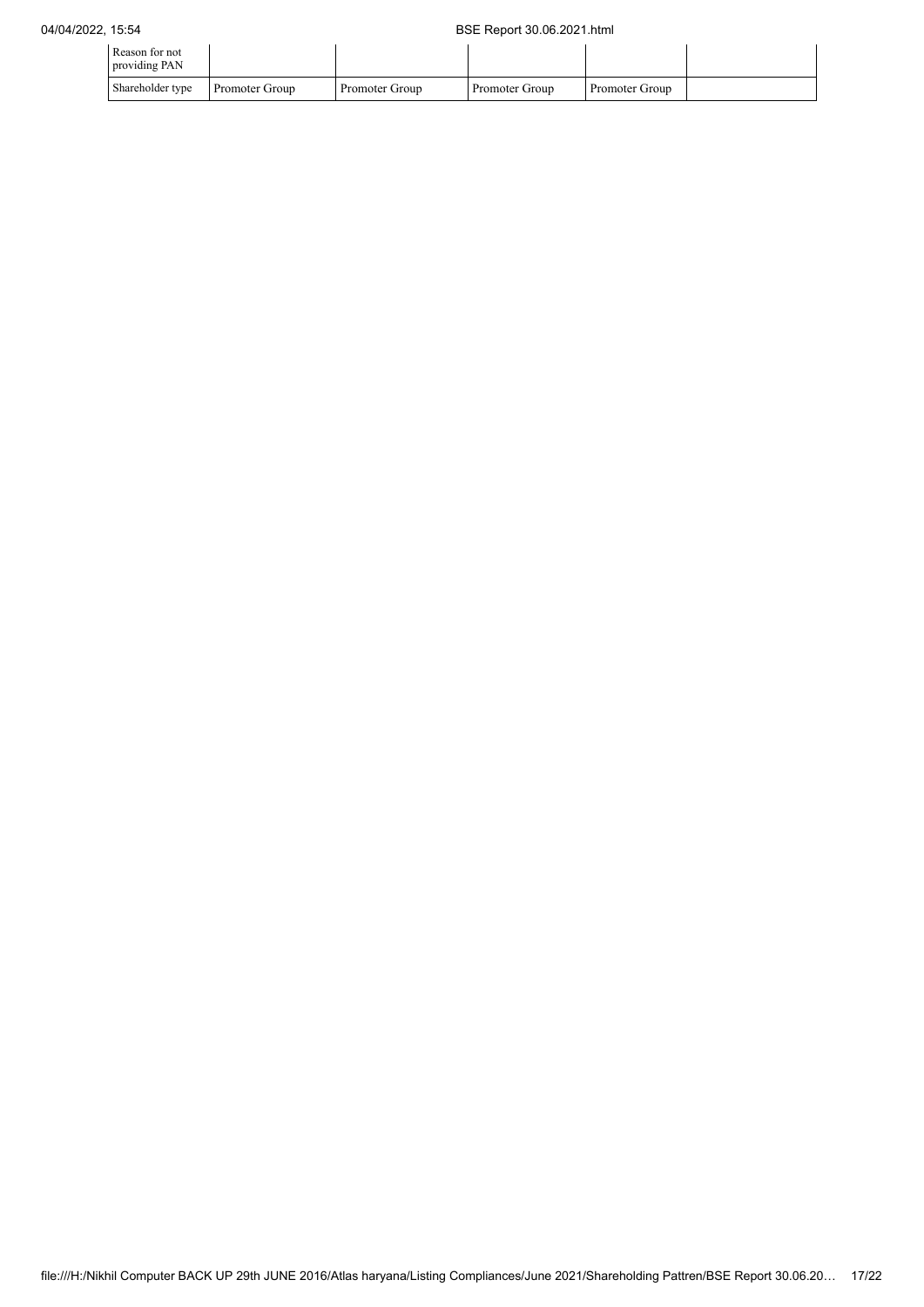|                                                                                                                                                                                      | Any Other (specify)                                           |                                         |                                                         |                                           |                          |  |  |  |  |
|--------------------------------------------------------------------------------------------------------------------------------------------------------------------------------------|---------------------------------------------------------------|-----------------------------------------|---------------------------------------------------------|-------------------------------------------|--------------------------|--|--|--|--|
| Searial No.                                                                                                                                                                          | $\mathbf{1}$                                                  | $\overline{2}$                          | 3                                                       | $\overline{4}$                            |                          |  |  |  |  |
| Category                                                                                                                                                                             | <b>Bodies Corporate</b>                                       | <b>Bodies Corporate</b>                 | <b>Bodies Corporate</b>                                 | <b>Bodies Corporate</b>                   | Click here<br>to go back |  |  |  |  |
| Name of the<br>Shareholders (I)                                                                                                                                                      | <b>M/S LIMROSE</b><br><b>ENGINEERING WORKS</b><br>P LTD       | <b>JANKIDAS &amp;</b><br>SONS PVT. LTD. | <b>M/S CORONA RIM</b><br>MANUFACTURING CO<br><b>LTD</b> | THE MILTON CYCLE<br><b>INDUSTRIES LTD</b> |                          |  |  |  |  |
| PAN(II)                                                                                                                                                                              | AAACL0064A                                                    | AAACJ0154D                              | AACFC3482G                                              | AABCM3269R                                | Total                    |  |  |  |  |
| No. of the<br>Shareholders (I)                                                                                                                                                       | $\mathbf{1}$                                                  | 1                                       | 1                                                       | 1                                         | $\overline{4}$           |  |  |  |  |
| No. of fully paid<br>up equity shares<br>held (IV)                                                                                                                                   | 515300                                                        | 14282                                   | 7176                                                    | 651692                                    | 1188450                  |  |  |  |  |
| No. Of Partly paid-<br>up equity shares<br>held(V)                                                                                                                                   |                                                               |                                         |                                                         |                                           |                          |  |  |  |  |
| No. Of shares<br>underlying<br>Depository<br>Receipts (VI)                                                                                                                           |                                                               |                                         |                                                         |                                           |                          |  |  |  |  |
| Total nos. shares<br>held $(VII) = (IV) +$<br>$(V)$ + $(VI)$                                                                                                                         | 515300                                                        | 14282                                   | 7176                                                    | 651692                                    | 1188450                  |  |  |  |  |
| Shareholding as a<br>% of total no. of<br>shares (calculated<br>as per SCRR,<br>1957) (VIII) As a<br>% of $(A+B+C2)$                                                                 | 7.92                                                          | 0.22                                    | 0.11                                                    | 10.02                                     | 18.27                    |  |  |  |  |
|                                                                                                                                                                                      | Number of Voting Rights held in each class of securities (IX) |                                         |                                                         |                                           |                          |  |  |  |  |
| Class eg: X                                                                                                                                                                          | 515300                                                        | 14282                                   | 7176                                                    | 651692                                    | 1188450                  |  |  |  |  |
| Class eg:y                                                                                                                                                                           |                                                               |                                         |                                                         |                                           |                          |  |  |  |  |
| Total                                                                                                                                                                                | 515300                                                        | 14282                                   | 7176                                                    | 651692                                    | 1188450                  |  |  |  |  |
| Total as a % of<br><b>Total Voting rights</b>                                                                                                                                        | 7.92                                                          | 0.22                                    | 0.11                                                    | 10.02                                     | 18.27                    |  |  |  |  |
| No. Of Shares<br>Underlying<br>Outstanding<br>convertible<br>securities (X)                                                                                                          |                                                               |                                         |                                                         |                                           |                          |  |  |  |  |
| No. of Shares<br>Underlying<br>Outstanding<br>Warrants (Xi)                                                                                                                          |                                                               |                                         |                                                         |                                           |                          |  |  |  |  |
| No. Of Shares<br>Underlying<br>Outstanding<br>convertible<br>securities and No.<br>Of Warrants (Xi)<br>(a)                                                                           |                                                               |                                         |                                                         |                                           |                          |  |  |  |  |
| Shareholding, as a<br>% assuming full<br>conversion of<br>convertible<br>securities (as a<br>percentage of<br>diluted share<br>capital) (XI)=<br>$(VII)+(X)$ As a %<br>of $(A+B+C2)$ | 7.92                                                          | 0.22                                    | 0.11                                                    | 10.02                                     | 18.27                    |  |  |  |  |
| Number of Locked in shares (XII)                                                                                                                                                     |                                                               |                                         |                                                         |                                           |                          |  |  |  |  |
| No. (a)                                                                                                                                                                              |                                                               |                                         |                                                         |                                           |                          |  |  |  |  |
| As a % of total<br>Shares held (b)                                                                                                                                                   |                                                               |                                         |                                                         |                                           |                          |  |  |  |  |
|                                                                                                                                                                                      | Number of Shares pledged or otherwise encumbered (XIII)       |                                         |                                                         |                                           |                          |  |  |  |  |
| No. (a)                                                                                                                                                                              |                                                               |                                         |                                                         |                                           |                          |  |  |  |  |
| As a % of total                                                                                                                                                                      |                                                               |                                         |                                                         |                                           |                          |  |  |  |  |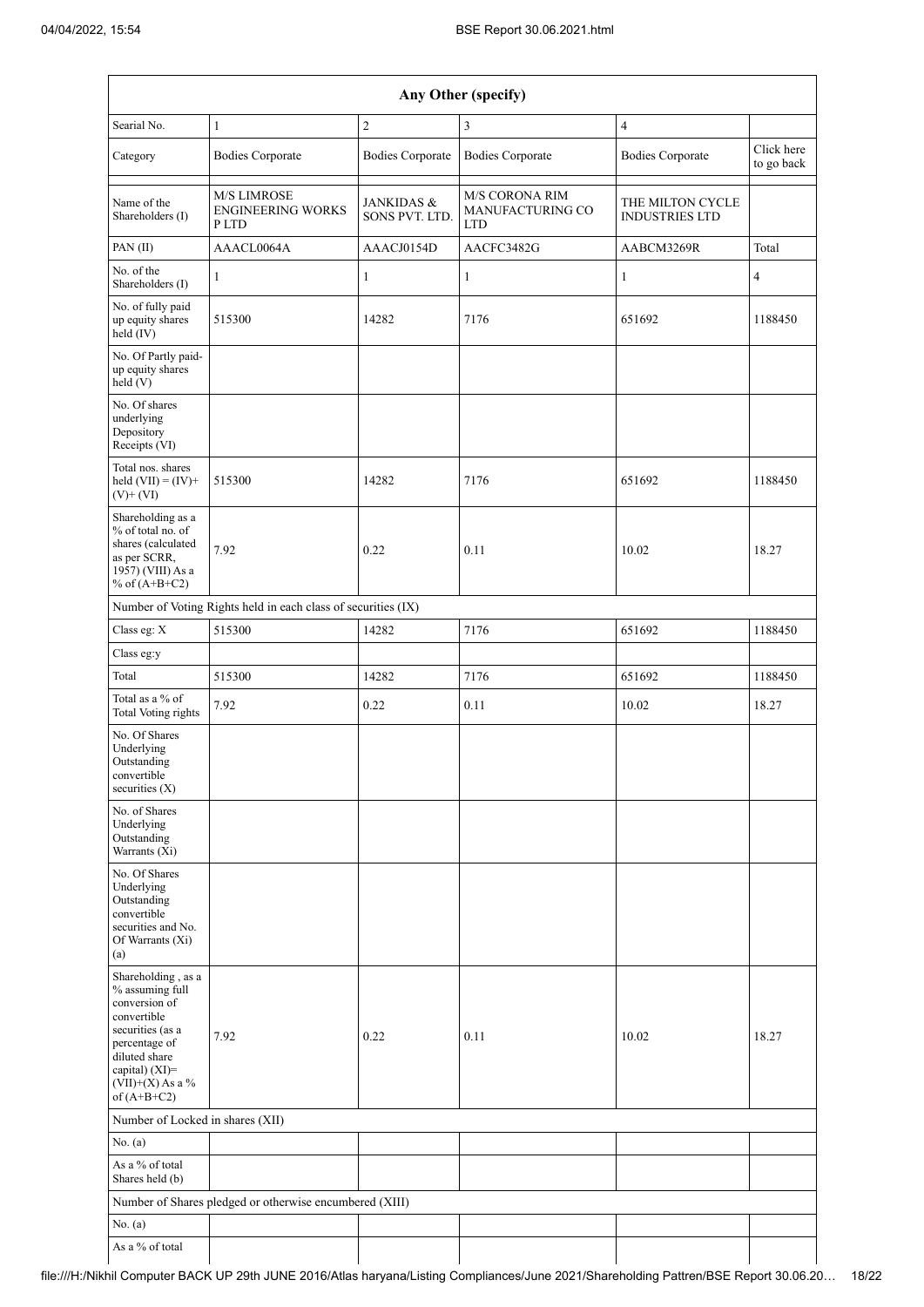| Shares held (b)                                                      |                              |          |                  |          |         |  |  |  |
|----------------------------------------------------------------------|------------------------------|----------|------------------|----------|---------|--|--|--|
| Number of equity<br>shares held in<br>dematerialized<br>form $(XIV)$ | 515300                       | 14282    | $\boldsymbol{0}$ | 651692   | 1181274 |  |  |  |
|                                                                      | Reason for not providing PAN |          |                  |          |         |  |  |  |
| Reason for not<br>providing PAN                                      |                              |          |                  |          |         |  |  |  |
| Shareholder type                                                     | Promoter                     | Promoter | Promoter         | Promoter |         |  |  |  |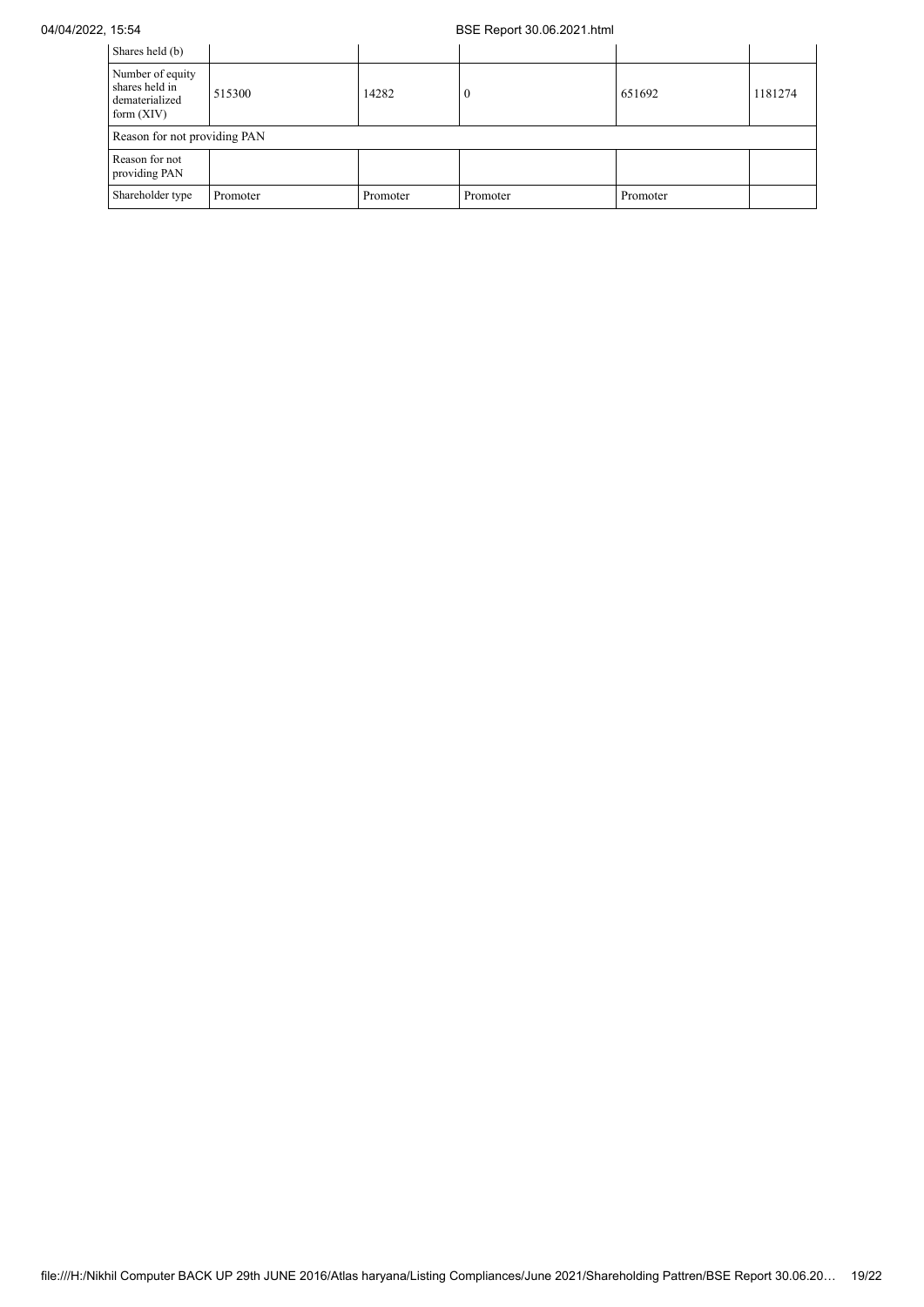|                                                                                                                                                                                      |                            |                                                               | Any Other (specify) |                                     |              |                          |
|--------------------------------------------------------------------------------------------------------------------------------------------------------------------------------------|----------------------------|---------------------------------------------------------------|---------------------|-------------------------------------|--------------|--------------------------|
| Searial No.                                                                                                                                                                          | $\mathbf{1}$               | $\sqrt{2}$                                                    | 3                   | $\overline{4}$                      | 5            |                          |
| Category                                                                                                                                                                             | <b>Bodies</b><br>Corporate | Non-Resident Indian<br>(NRI)                                  | Clearing<br>Members | Director or Director's<br>Relatives | <b>IEPF</b>  |                          |
| Category / More<br>than 1 percentage                                                                                                                                                 | Category                   | Category                                                      | Category            | Category                            | Category     |                          |
| Name of the<br>Shareholders (I)                                                                                                                                                      |                            |                                                               |                     |                                     |              | Click here to go<br>back |
| PAN(II)                                                                                                                                                                              |                            |                                                               |                     |                                     |              | Total                    |
| No. of the<br>Shareholders (I)                                                                                                                                                       | 87                         | 88                                                            | 11                  | $\mathbf{1}$                        | $\mathbf{1}$ | 188                      |
| No. of fully paid<br>up equity shares<br>$\text{held}(\text{IV})$                                                                                                                    | 178951                     | 61399                                                         | 25624               | 120                                 | 164304       | 430398                   |
| No. Of Partly paid-<br>up equity shares<br>held (V)                                                                                                                                  |                            |                                                               |                     |                                     |              |                          |
| No. Of shares<br>underlying<br>Depository<br>Receipts (VI)                                                                                                                           |                            |                                                               |                     |                                     |              |                          |
| Total nos. shares<br>held $(VII) = (IV) +$<br>$(V)+(VI)$                                                                                                                             | 178951                     | 61399                                                         | 25624               | 120                                 | 164304       | 430398                   |
| Shareholding as a<br>% of total no. of<br>shares (calculated<br>as per SCRR,<br>1957) (VIII) As a<br>% of $(A+B+C2)$                                                                 | 2.75                       | 0.94                                                          | 0.39                | $\boldsymbol{0}$                    | 2.53         | 6.61                     |
|                                                                                                                                                                                      |                            | Number of Voting Rights held in each class of securities (IX) |                     |                                     |              |                          |
| Class eg: X                                                                                                                                                                          | 178951                     | 61399                                                         | 25624               | 120                                 | 164304       | 430398                   |
| Class eg:y                                                                                                                                                                           |                            |                                                               |                     |                                     |              |                          |
| Total                                                                                                                                                                                | 178951                     | 61399                                                         | 25624               | 120                                 | 164304       | 430398                   |
| Total as a % of<br>Total Voting rights                                                                                                                                               | 2.75                       | 0.94                                                          | 0.39                | $\mathbf{0}$                        | 2.53         | 6.61                     |
| No. Of Shares<br>Underlying<br>Outstanding<br>convertible<br>securities $(X)$                                                                                                        |                            |                                                               |                     |                                     |              |                          |
| No. of Shares<br>Underlying<br>Outstanding<br>Warrants (Xi)                                                                                                                          |                            |                                                               |                     |                                     |              |                          |
| No. Of Shares<br>Underlying<br>Outstanding<br>convertible<br>securities and No.<br>Of Warrants (Xi)<br>(a)                                                                           |                            |                                                               |                     |                                     |              |                          |
| Shareholding, as a<br>% assuming full<br>conversion of<br>convertible<br>securities (as a<br>percentage of<br>diluted share<br>capital) (XI)=<br>$(VII)+(X)$ As a %<br>of $(A+B+C2)$ | 2.75                       | 0.94                                                          | 0.39                | $\boldsymbol{0}$                    | 2.53         | 6.61                     |
| Number of Locked in shares (XII)                                                                                                                                                     |                            |                                                               |                     |                                     |              |                          |
| No. (a)                                                                                                                                                                              |                            |                                                               |                     |                                     |              |                          |
| As a % of total<br>Shares held (b)                                                                                                                                                   |                            |                                                               |                     |                                     |              |                          |
| Number of equity<br>shares held in<br>dematerialized<br>form $(XIV)$                                                                                                                 | 176441                     | 61149                                                         | 25624               | $\boldsymbol{0}$                    | 164304       | 427518                   |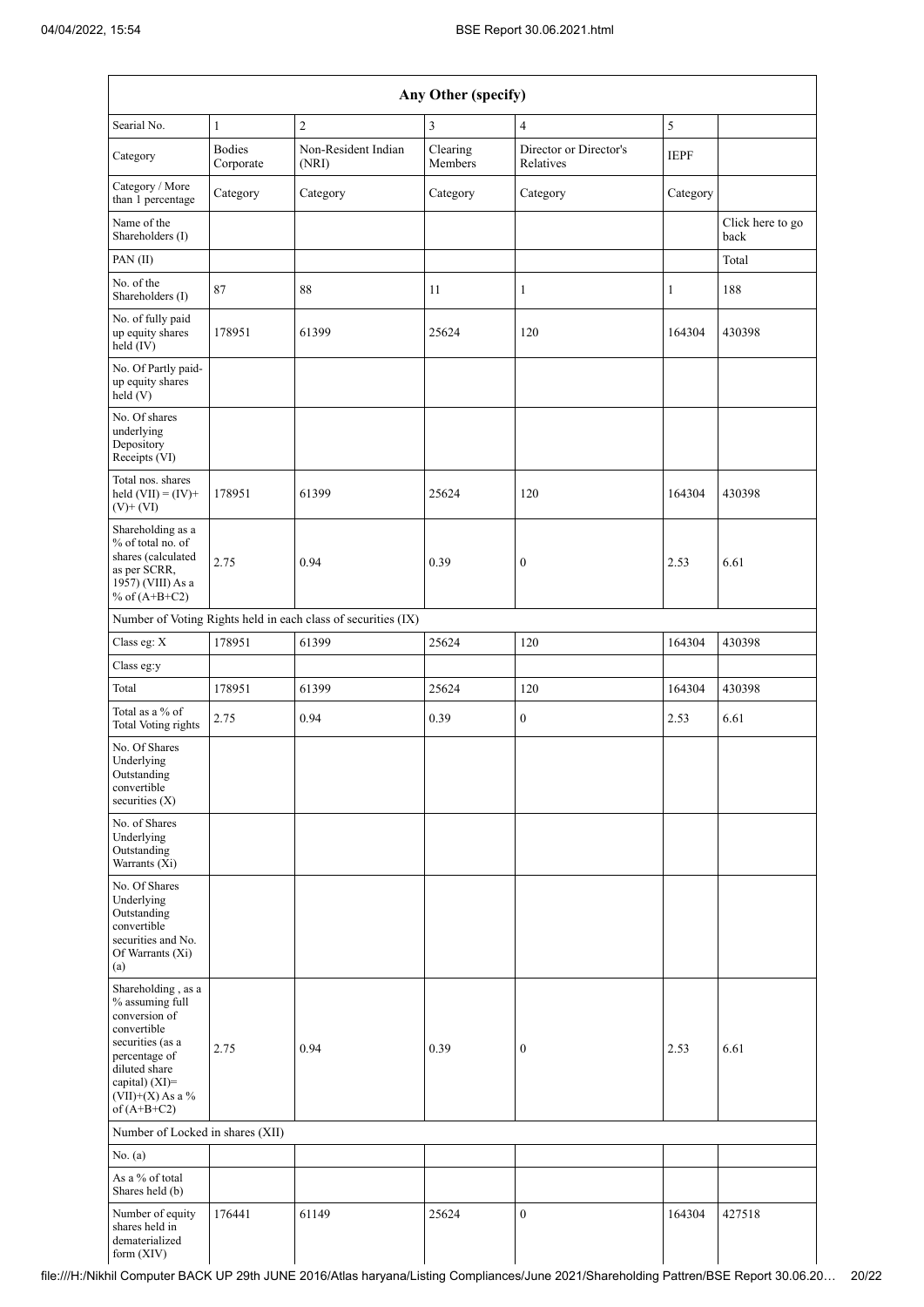|                                 | Reason for not providing PAN |  |  |  |  |  |  |
|---------------------------------|------------------------------|--|--|--|--|--|--|
| Reason for not<br>providing PAN |                              |  |  |  |  |  |  |